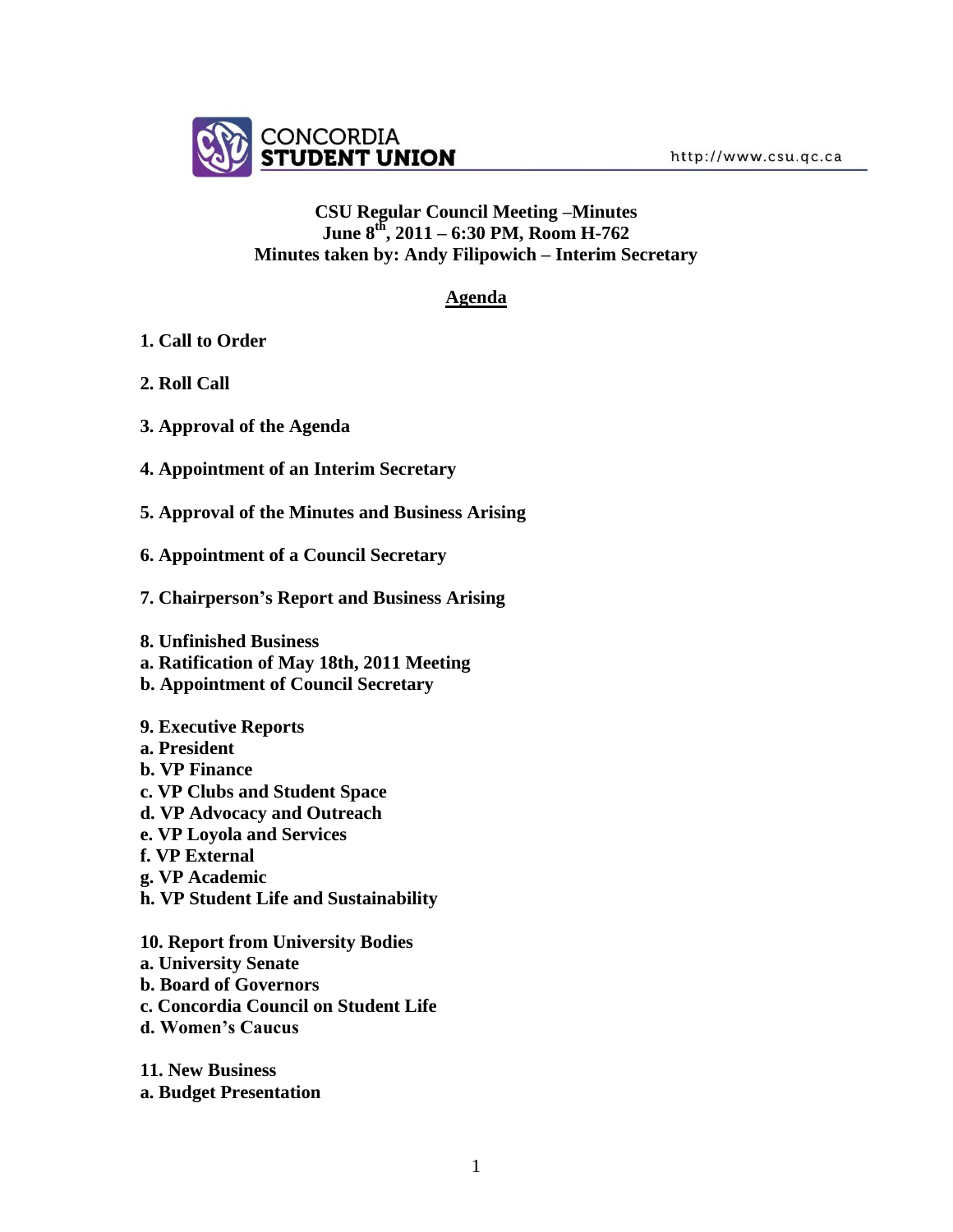

**b. Appointment of Councillors to CUSA Corp. Board of Directors c. Appointment of Councillors to University Senate (2)**

**12. Establishment of Ad Hoc Committees and Council Appointments a. Ad-Hoc Equity Committee b. Ad-Hoc Student Space c. Ad-Hoc Mobilization Committee**

**13. Reform to CSU Standing Committees Chapter 4**

**14. Appointment of Councillors to CSU Standing Committees a. Academic Committee b. Finance Committee c. Clubs and Space Committee d. Appointments Committee e. Custodial and Services Committee f. Events Committee g. External and Campaigns Committee h. Sustainability Committee i. Loyola Committee**

**j. Women's Caucus**

**15. Motion regarding a letter of support for Jaggi Singh**

**16. Question Period and Business Arising**

**17. Announcements**

**17. Adjournment**

**Special Note: To be eligible to sit on Senate, its standing committees and the Student Tribunal Pool, students must be registered in an undergraduate program, be registered in a course or other for-credit activity and be in good standing. Students in failed standing, conditional standing or on academic probation or sanctioned under the Academic Code of Conduct or the Code of Rights and Responsibilities within the 3 previous years are not eligible**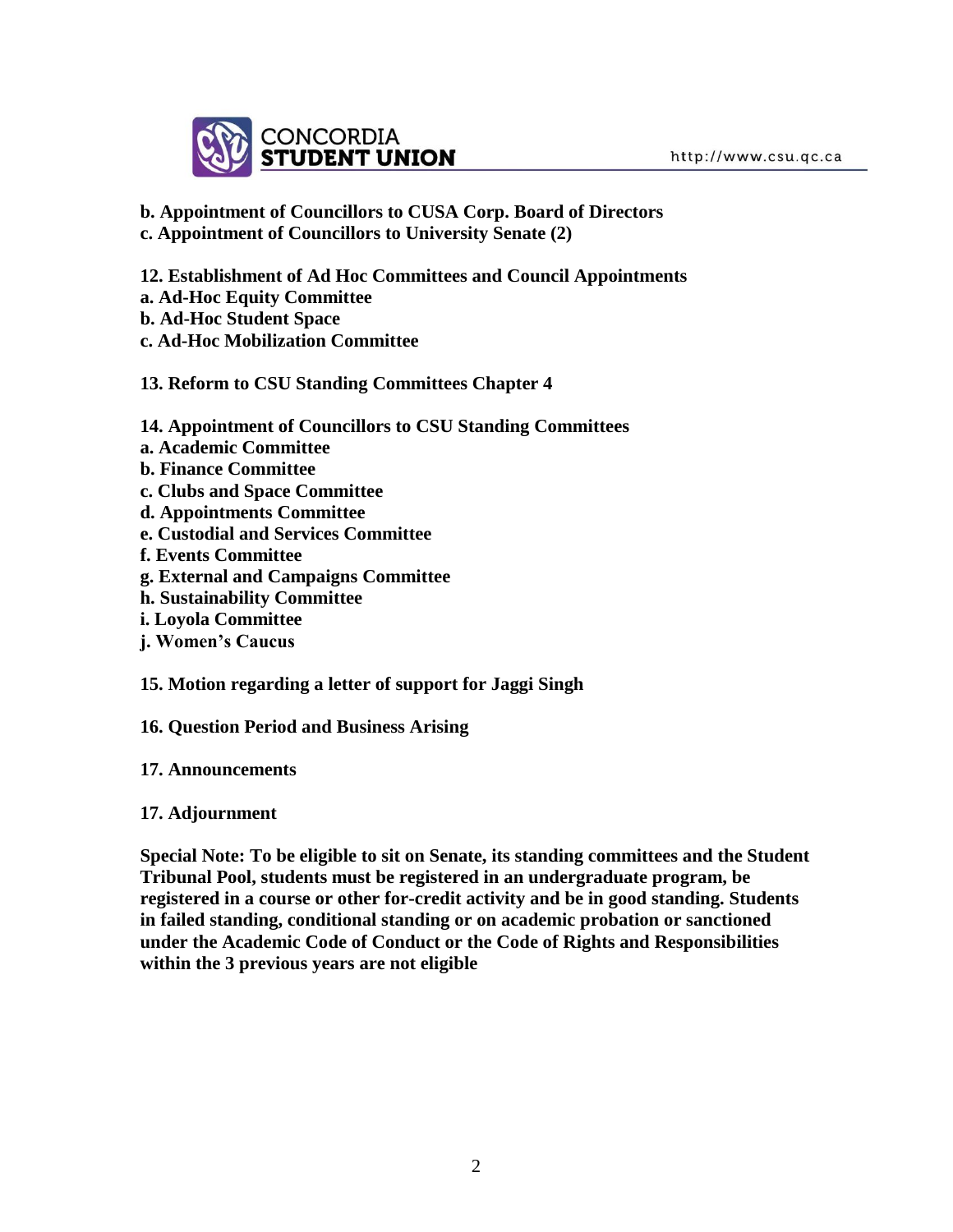

# **1. Call to Order.**

Chairperson Nicolas Cuillerier calls the meeting to order at 6:30pm

# **2. Roll Call**

### **In Attendance**

Voting Members: Mahmoud Abdelrahman, Nadine Atallah, Irmak Bahar, Sabrina D'Ambra, Anthony D'Urbano, Ariel Dabora, Emran Ghasemi, Melanie Hotchkiss, Bruno Joyal, Fares Jandali Rifai, Simon-Pierre Lauzon, Maxime Letourneau Morin, Michaela Manson, Kyle McLoughlin, Cameron Monagle, Amero Muiny, Eva-Loan Ponton-Pham, Lina Saigol, Gregory D. Synanidis, Annie Thompson, Renee Tousignant**,** April Underwood, Erick Ung

Non-Voting Members: Hasan Cheikhzen, Melissa Fuller, Lex Gill, Laura Glover, Jordan Lindsay, Gonzo Nieto, Morgan Pudwell, Chad Walcott

Absent

Voting Members: Anaii Lee-Ender, Stephanie Laurin, Iain Meyer-Macaulay**,** Ali Moenck, Tally Shaaked,

### **3. Approval of the Agenda**

**Kyle Mcloughlin:** Motion to add an agenda point regarding letter of support for Jaggi Singh

Seconded by Nieto

### **The Motion passes Unanimously**

**Chad Walcott:** Motion to add agenda point 5, appointing a temporary secretary. Seconded by Bahar

Lex Gill: Motion to approve interim secretary as Point 4. Walcott considers this is friendly

**Gonzalo Nieto:** Motion to split topic 10b in 10b Ad-Hoc Student Space Committee and 10c Ad-Hoc Mobilization Committee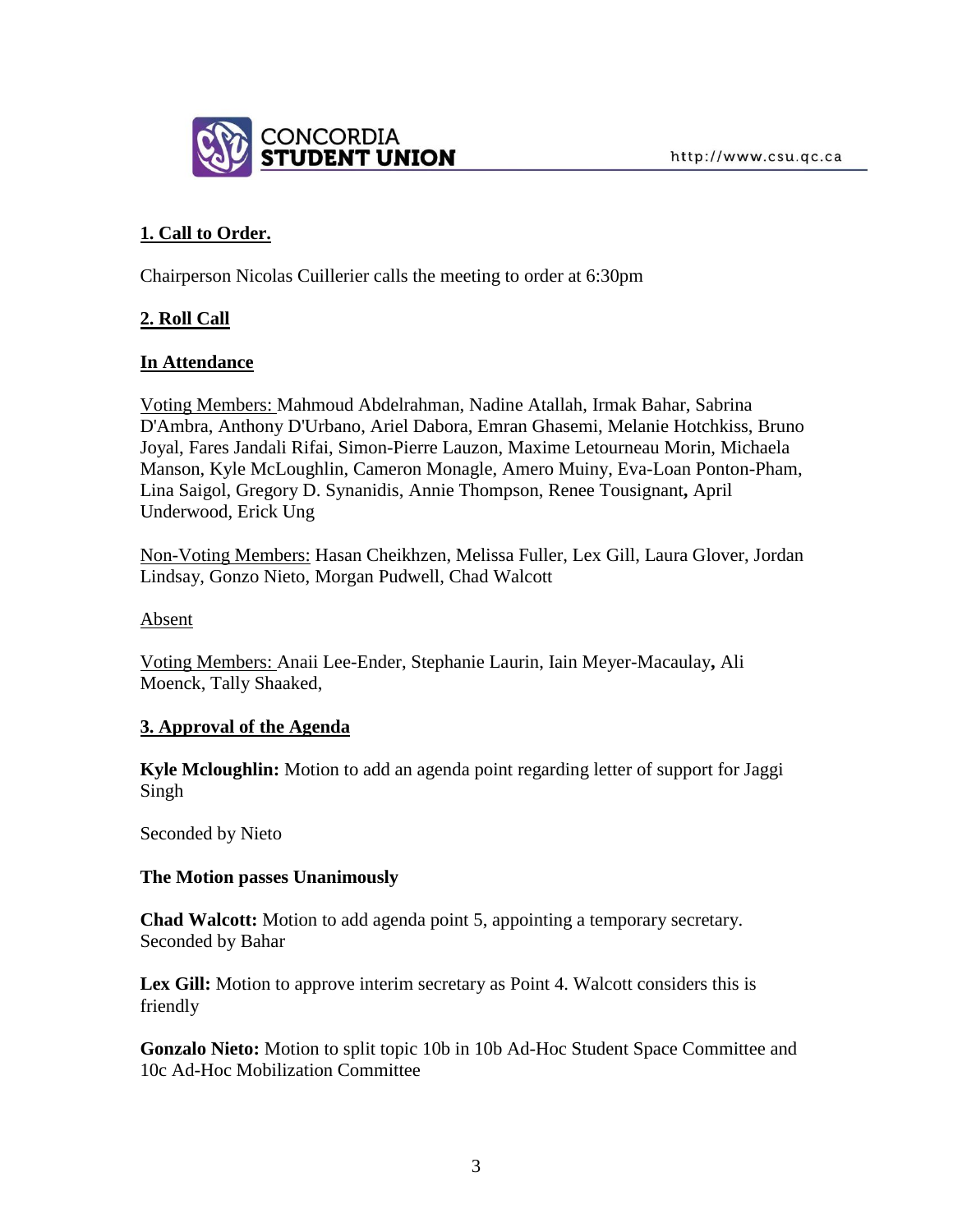

Lex Gill: Motion to add Point 11, reform to CSU standing committees chapter 4. Seconded by Hotchkiss.

**Michaela Manson:** Motion to approve omnibus. Seconded by Tousignant

## **Motion passes unanimously**

### **Agenda approved unanimously**

## **4. Appointment of an Interim Secretary**

**Gonzalo Nieto:** Nominates Andy Filipowich. Filipowich accepts

Lex Gill: He has done this before and he is already taking minutes, it would make sense to appoint him.

### **Motion passes unanimously**

## **5. Approval of minutes**

**Chair:** Has the second half of the May  $11<sup>th</sup>$  Council meeting, but does not have the first half and does not know who the secretary was. He made an effort to find them with no luck. The minutes do not affect the decisions made

**Nadine Attalah:** Wants to amend the council-elect meeting. While questioning for Board of Governors she mentioned that she is VP External of LSA, not the USA

**Lex Gill:** Recommend we do not approve the council minutes from the May  $18<sup>th</sup>$ meeting, as we can table it to the next meeting. We can just table the minutes and nothing will happen in the meeting.

**Cameron Monagle:** Motion to approve the minutes of the council-elect meeting. Seconded by D'Ambra.

### **Motion passes unanimously with one abstention**

**Cameron Monagle: Motion to postpone the May 11th council minutes indefinitely.** Seconded by Saigol

**Cameron Monagle: Call to question.** Seconded by Thompson. Call to question passes unanimously. **Motion passes unanimously**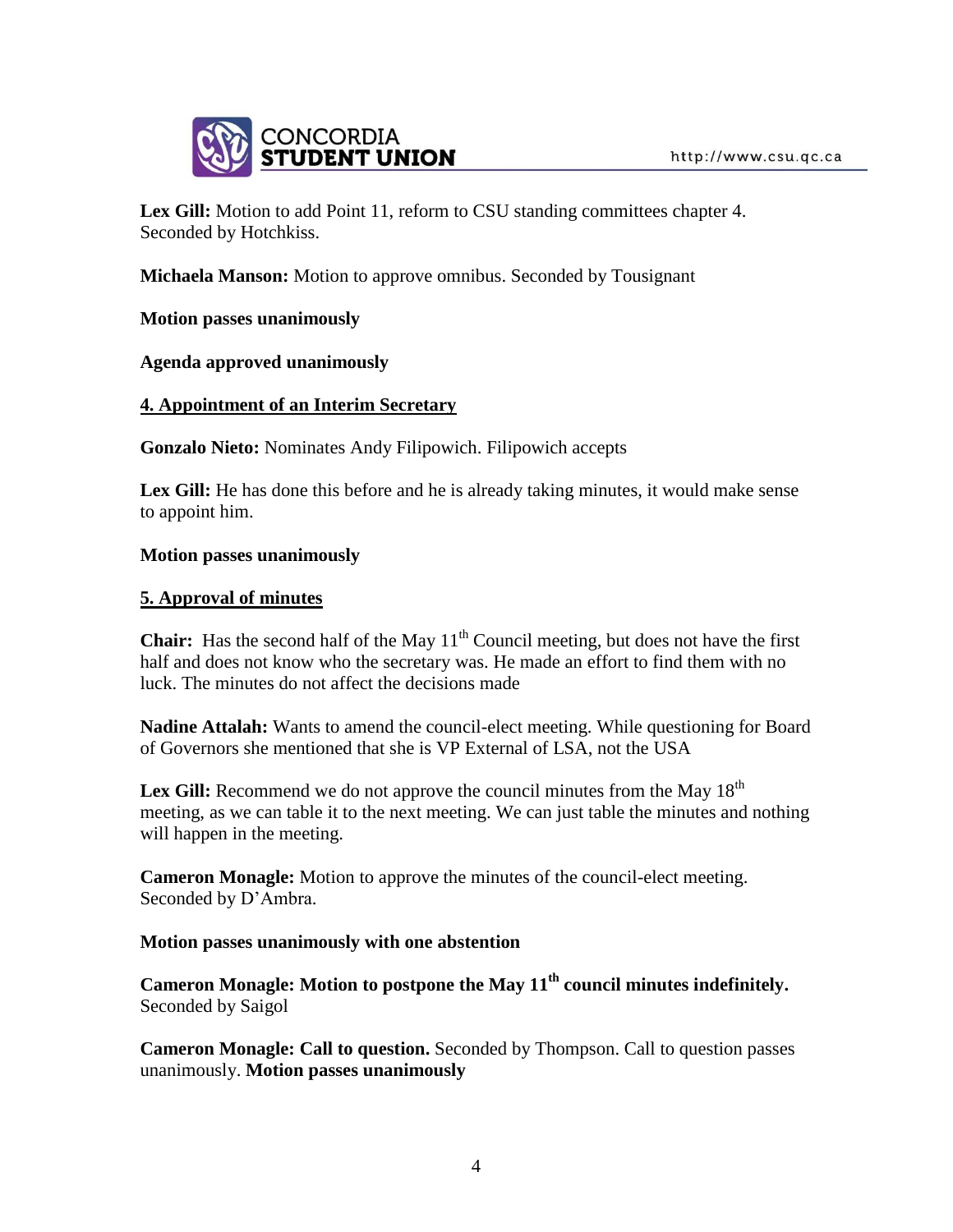

## **6. Appointment of The Council Secretary.**

**Lex Gill:** Motion to go into closed session. Seconded by Lauzon. **Motion Passes Unanimously**

**Chair:** Council considered everyone. After a vote, Melissa Wheeler has been appointed as council secretary.

## **Amer Muiny: Recess for 5 minutes.** Seconded by McLoughlin. **Motion passes unanimously**

Council recesses at 8:15pm

Council back at 8:30pm

## **6. Chairperson's Report**

**Chair:** This year will be interesting and rewarding. He is trying to get procedure right, and has a copy of Robert's Rules. However, he is not immune to mistakes and if there are issues please make a point of order and he will try to correct the situation.

To make things efficient, please do not speak at same time. Do your best to follow Robert's Rules. Please do not speak unless addressed by the Chair. This will help the process at council.

When there is a serious issue, people will want to speak. Please keep placards in the air so he can make a note that you are on the Speakers List. It is hard to dictate who is for and against an issue. He will do his best for gender parity, and everyone has to speak once before someone speaks twice.

You cannot move up the speaker's list by magical powers. If there are pressing matters use a point of information to ask a question.

**CUTV:** Can we have a speakers list in Google docs?

**Chair:** We will consider this if there is a way.

### **7. Unfinished Business**

# **a. Ratification of May 18th, 2011 Meeting**

**Lex Gill:** Motion to ratify the May  $18<sup>th</sup>$  meeting.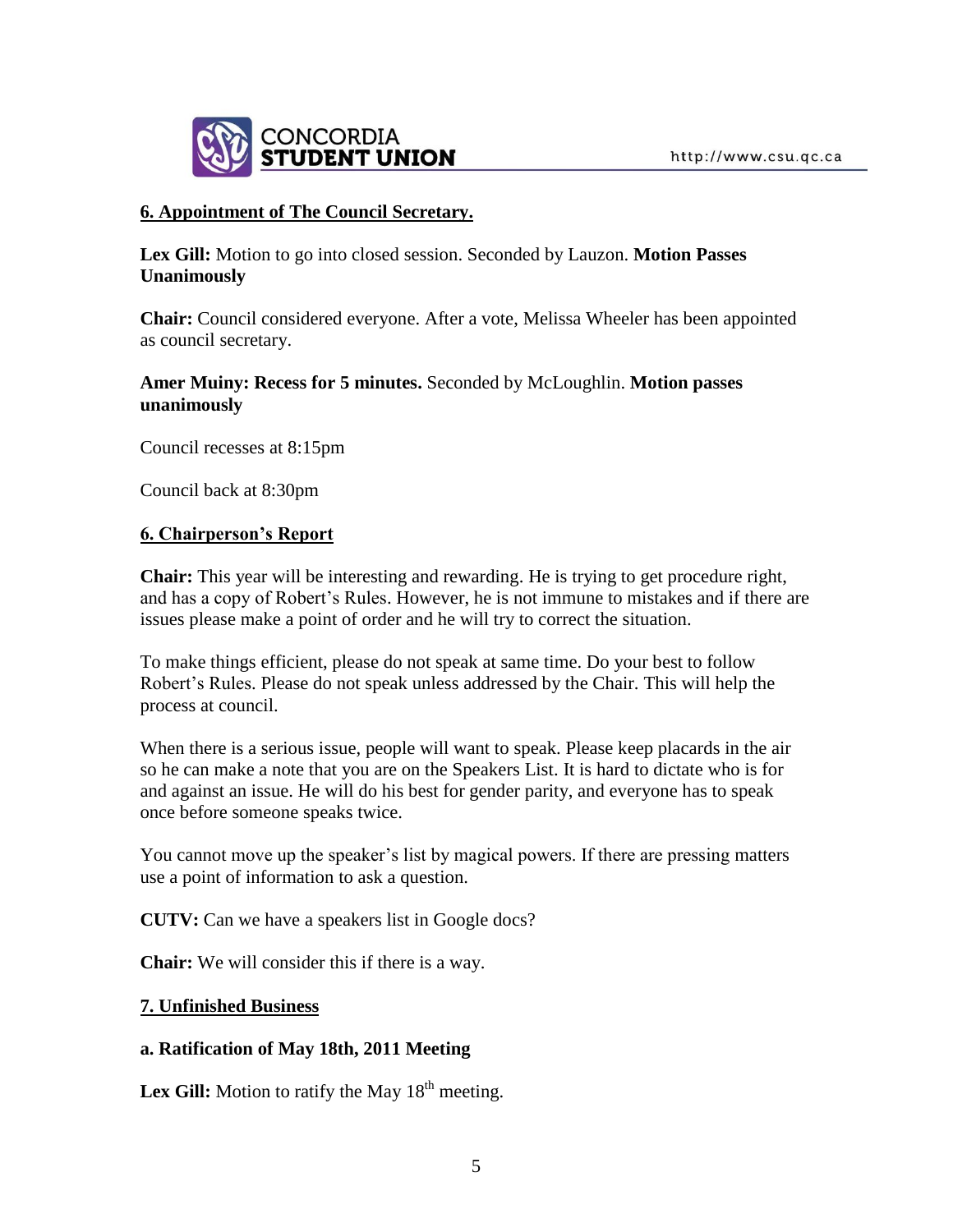

McLoughlin seconds.

## **Kyle McLoughlin calls to question.** Seconded by Bahar.

### **Call to question passes unanimously with two abstentions.**

## **8. Executive's Report**

#### **a. President**

Lex Gill: At the last meeting, we talked about executive reports and how reading them out is frustrating. The Standing Regulations and Bylaws have not approved changes to approve by consent.

### **Motion to permit consent agenda for all Executive Reports.**

Seconded by Saigol.

**Michaela Manson calls to question.** All approve with one opposed. **Motion passes unanimously.** 

Sabrina D'Ambra: Point of Order: Did we vote on the consent agenda?

**Secretary:** A vote did not take place, only a vote to call to question.

**Sabrina D'Ambra:** Motion to reconsider the ratification of the May 18<sup>th</sup> Council Meeting. Seconded by Saigol.

### **Motion passes unanimously. Vote for ratification passes with one abstention**

**Lex Gill:** There was a motion at the executive level to sign a letter of support for the postal workers. Canada Post has posted a profit for the last 16 years and is attempting to cut salaries. There are new working conditions that are dangerous and since negotiations have failed, the postal workers are disrupting service one city a day to keep the postal service running and to send a message to the government. They signed a letter of support with student unions and departmental groups including Graduate Students Association and Student's Society at McGill University. The executive would like council to add their support.

**Cameron Monagle: Motion to extend CSU council's support for the striking postal workers, echoing the letter signed by the executive.**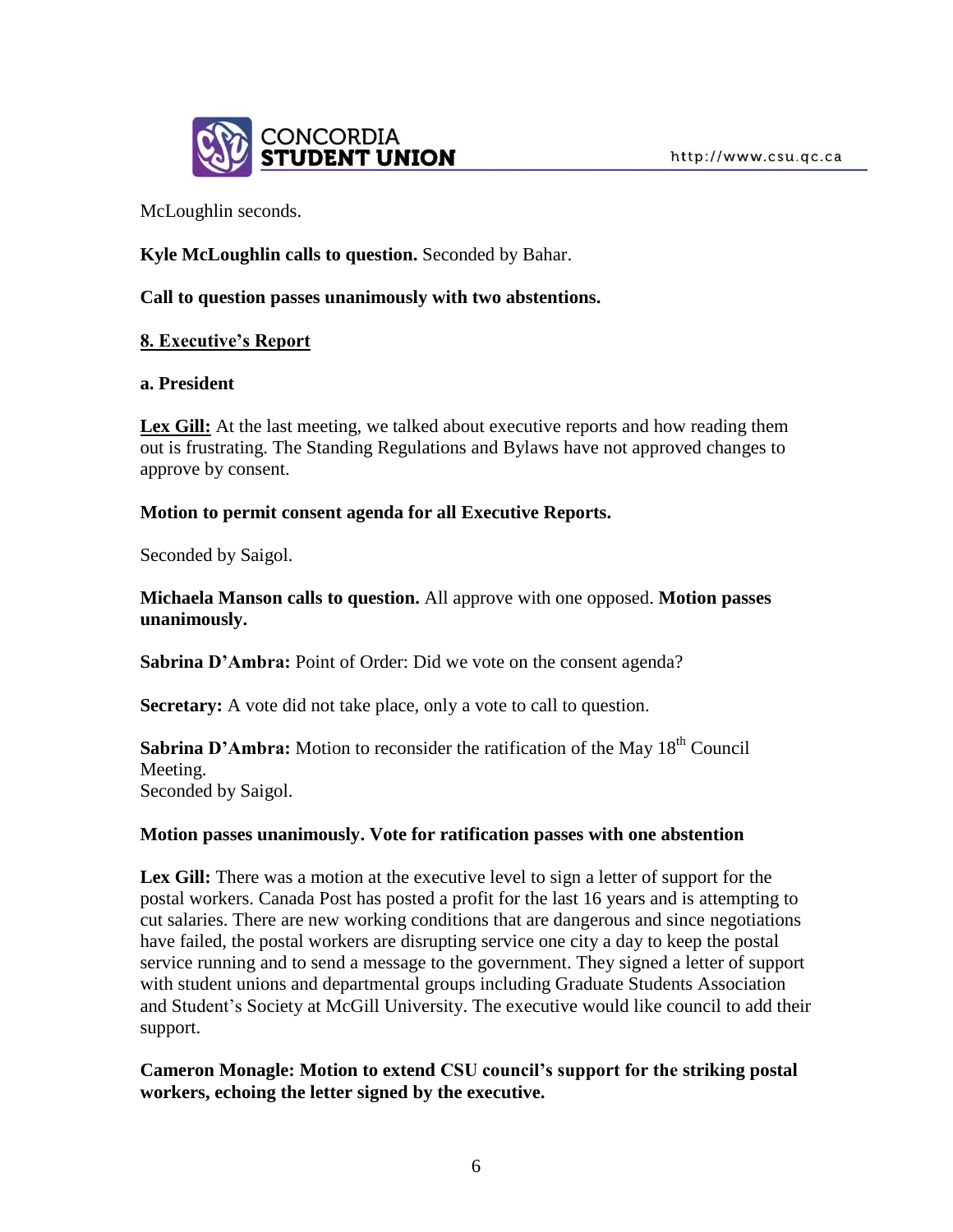

Seconded by Atallah.

## **Michaela Manson calls to question.**

Seconded by Saigol. **The call to question passes with one abstention**

Lex Gill: We will send an email to the people who administer the letter and we will add the council's name.

## **The Motion passes unanimously**

**Nadine Attalah:** Can Chad Walcott give quick summary of the report of the conference?

**Chad Walcott:** Accidentally sent a draft, there are some spelling mistakes, and there is an oversight with the history between the associations. He will be resending another version at a later council meeting.

**Bruno Joyal:** Can we have more details about the Canadian Federation of Students?

**Lex Gill:** In March the CSU council approved filing a motion in court against the CFS to call on them to recognise the results of the referendum in March 2010. Students voted 72% in favour of leaving the CFS. The CFS did not recognise the process, even though a petition was delivered with 17% of the student body, 7% more than required in their bylaws at that time, and every possible attempt was made to construct a referendum oversight committee, but they refused to appoint members. The vote took place with the same rules that were approved at University of Victoria Graduate Students Association, as they were the only referendum that has not been contested in court. Students voted no to continue membership. The CSU collected another year's worth of fees, as required under CFS bylaws which is held in trust with the CSU lawyer Philip Andre Tessier. We are collecting interest off that money.

Tessier is tasked by the CSU to sue the CFS to recognise the referendum. Over the summer there are going to be dates in court.

If you know Ayoub Muntasar, the VP External of 2009-2010, please let Gill know. He would be a witness to this case as well as Amine Dabchy. CFS lawsuit is a multi-year ordeal. Their strength is in their persistence and the money they can use for lawyers. If there is anything else to disclose she will let them know

**Irmak Bahar:** Can we have a report on CUSACORP?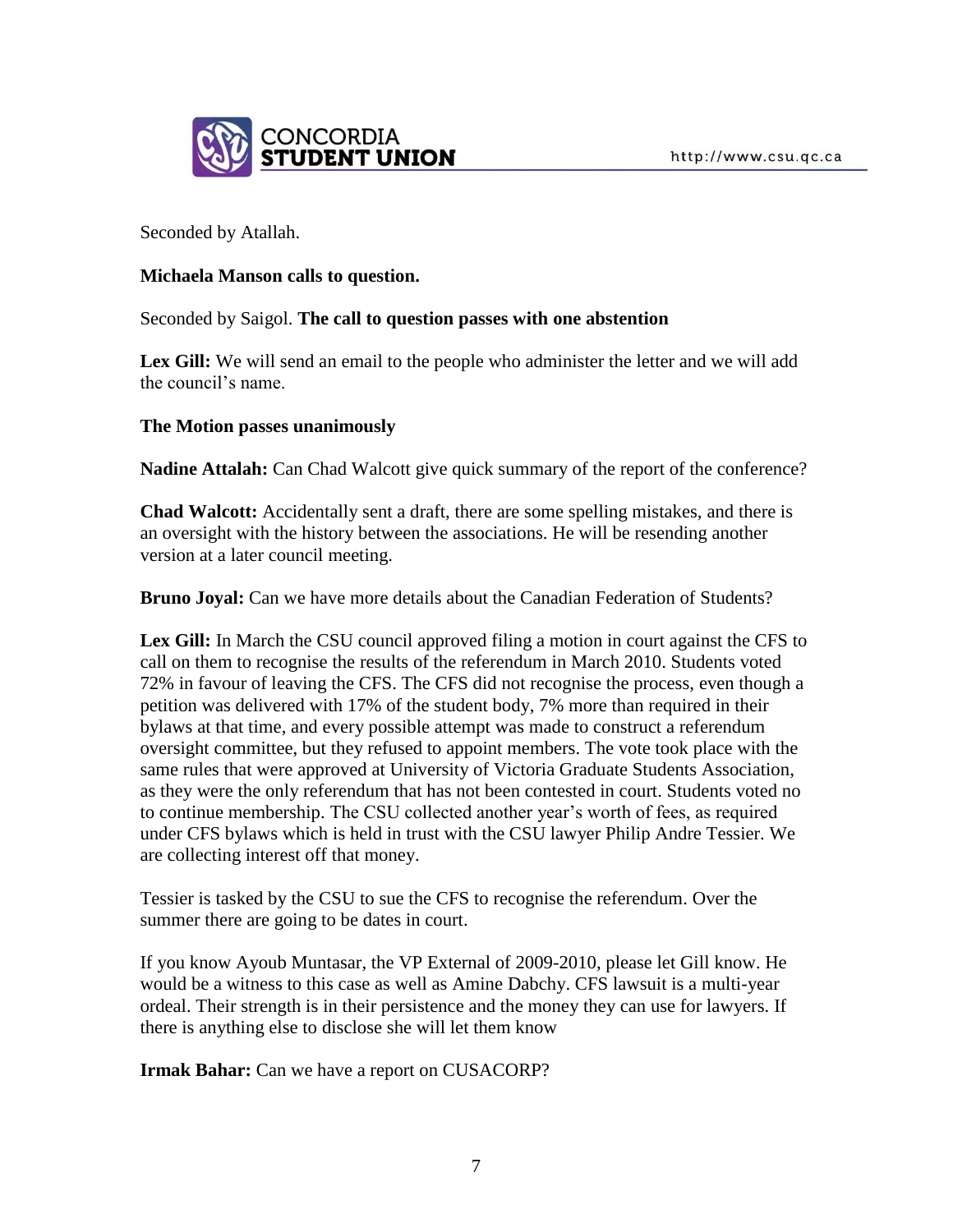

**Jordan Lindsay:** He pre-emptively wrote about CUSACORP in his executive report, as he is not a board member of the board yet. He will give a report to the board if he is appointed as a member.

**Cameron Monagle:** The executive said they went to the bank, does everything match up?

**Lex Gill:** Too soon to tell. The bank statements were from this past April, and there is more money in our account now. We are going to meet with the bank and go over account soon and we changed signing officers, and they will give a more updated report later.

**Cameron Monagle:** The executives said they were looking into short term investments. Would that have to go through Council?

**Lex Gill:** This was a recommendation from bank. They cannot do this until we see the account. They would not do a thirty day investment, but perhaps the operating budget. It is the functioning and management of the account. The student centre money is in a GSC, and cannot be touched without sending orders to the bank. If we move student centre money council would get notice.

**Simon Pierre Lauzon:** Cheikhzan said the budget was presented to Senate. Anything drastic happen?

**Hasan Cheikhzan:** The discussion was about expenses, and expected income for the upcoming three years, and the amount of students the university expected during that period. He can provide more information later.

**Senator Filipowich:** You can see the report in the Board of Governors' agenda documents.

**April Underwood:** What is the state of the Student Civil Rights Liberation Project?

**Hasan Cheikhzan:** There was scheduled meeting with the Centre of Research Action of Race Relations, along with Advocacy, but the meeting was postponed. The project addresses cases that students might face, like apartment rental problems and cases where landlords are taking advantage of students. The other concern is to protect student academic information. When you want to apply for a job, interviewers should not have to know where you are from and base decision on ethnicity and race.

**Lina Saigol:** Can I get more information about the NGO?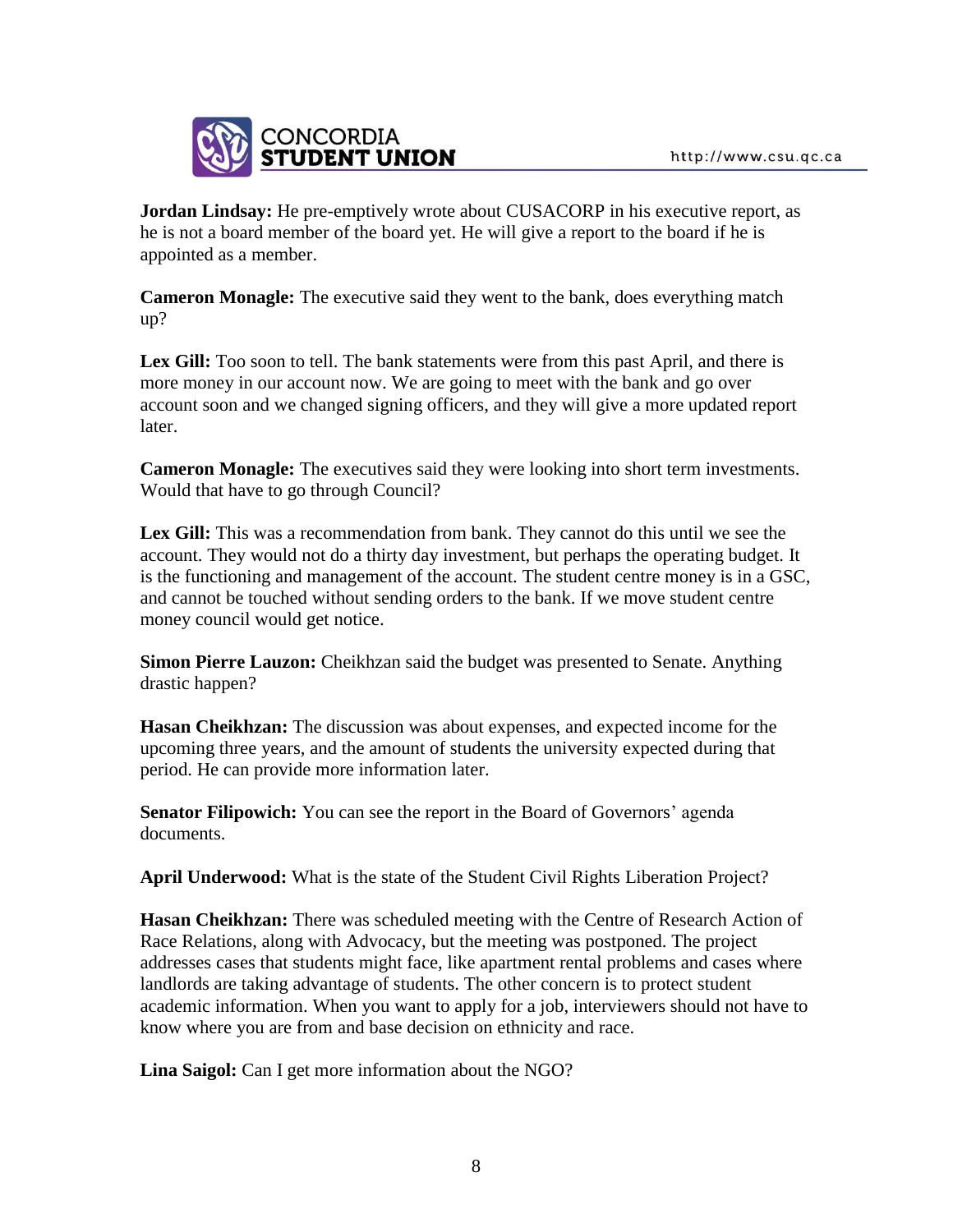

**Hasan Cheikhzan:** This is a new project with the Advocacy Centre. This project aims to strengthen relationships with different organisations. The projects are related to each other, but this one is making the process faster and building trust at Concordia.

**Irmak Bahar:** Considering there are many student associations that have a pro-strike stance, what concrete plans do other organisations have for strikes and does the CSU have any plans for the upcoming tuition battle?

**Chad Walcott:** The different organisations did a role call of where they were in their strike mandate. Regarding national association, there is much overturn because of elections. We have to meet to decide what we are going to do. In FEUQ, Concordia and Université de Montréal control six votes, or maximum amount of votes, in their assembly. One of Walcott's strategies is to meet with all faculty associations and see how they want to move forward and how they are feeling.

CÉGEP St-Hyaciente had a strike supported by the administration and he wants to know what they did and how they got the administration on board. He wants to speak to different faculty associations and see what strategies to adapt. There is nothing concrete for FEUQ and cannot speak for other members.

**Michaela Manson:** How much money was set aside for the Student Centre? We also know there were also blue prints for The Faubourg, created by a drafts person. Is the CSU responsible for their creation or was it created by the administration?

**Lex Gill:** The administration would spend any amount of money to get us to pay for The Faubourg. She doubts they would force us to pay for blue prints. It was probably drawn up by the head architect for the university, and this will be in Nieto's report in September. Lex thinks we have 7 600 000 in the account, and in August 2012 there will be over 9 million dollars.

**Simon Pierre Lauzon:** When will we review our position on tuition hikes?

Lex Gill: At committees and the committees bring it to council.

**Irmak Bahar:** The CSU position on tuition fees is a) CSU is opposed to any tuition or ancillary fee increases and b) CSU is in favour to a return to a freeze on tuition fees

**Motion: Whereas the CSU has an existing policy to support accessible high quality education system that is properly funded by a progressive taxation system as well as to support the elimination of financial barriers to education and student debt**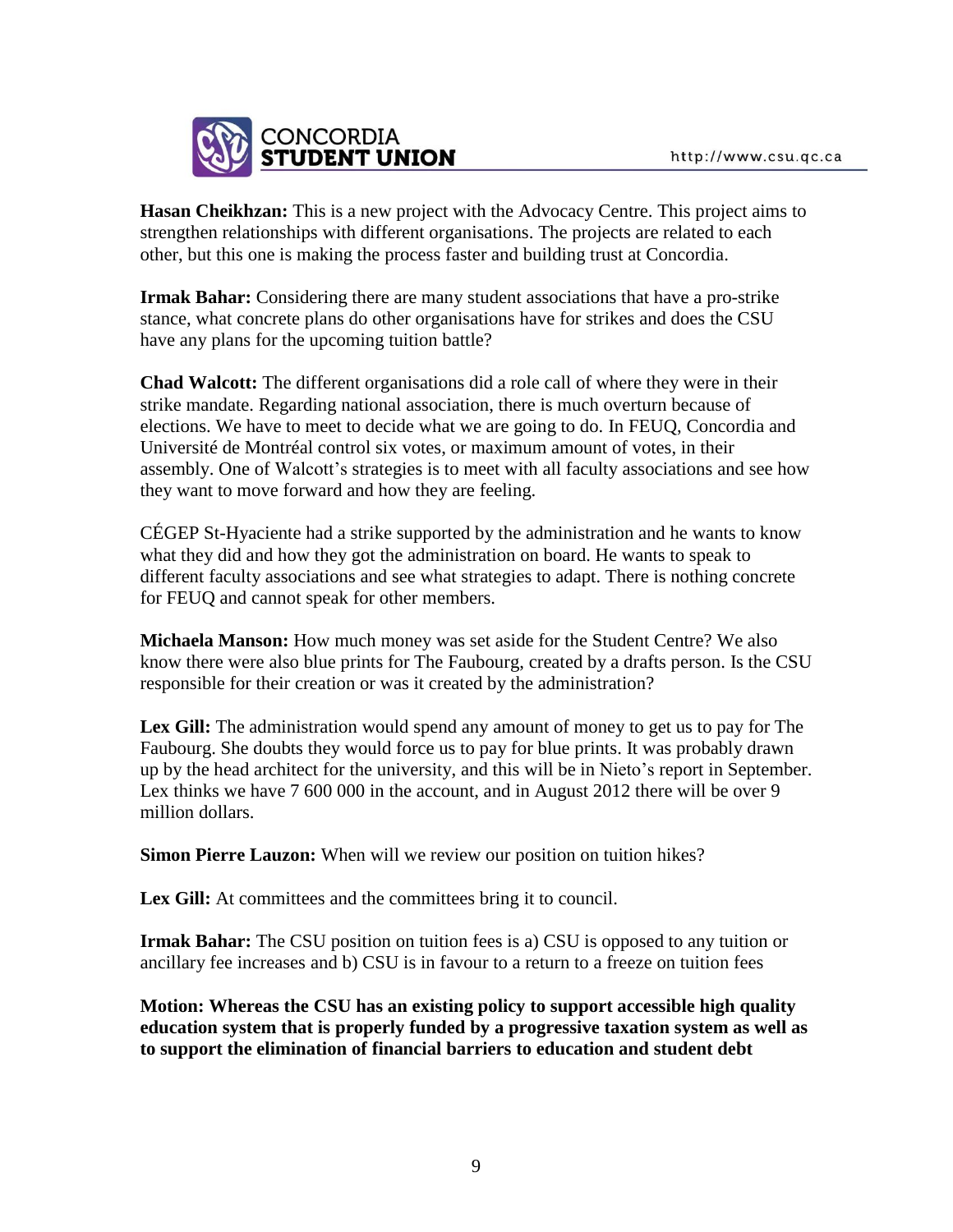

**Whereas the CSU recognises that this can only be achieved by the establishment of a higher education system that is both free and emancipatory**

## **BIRT that the CSU official adopt a stance in favour of free and emancipatory education, in particular with communicating with the national student assemblies and the FEUQ**

Lex Gill: This is a big question and motions like this should be presented when council documents come out and you cannot have a motion that is not a topic on the agenda.

**Chair:** Motion is not related to anything on the agenda. This can be added to business arising.

**Governor West:** You met with Roger Coté, what did he say about the student centre?

**Gonzalo Nieto:** The meeting was preliminary to get information, and the meeting was with Coté, Peter Bolla, who is in facilities management, and Martin who is the head architect of Concordia. Meeting did not go into the details, but it was mentioned that previous executives toured other student centres. Our student centre contract was based out of University of Alberta and McMaster. There was an offer for the executives to tour student centres themselves and to tour the Faubourg and discuss financial options.

Before the November referendum there was a \$4.50 plan drawn up including blueprints. After that failed the university drew up a blueprint for a \$2.00 per credit option. We could purchase The Faubourg for the fee that we are collecting now. In the \$4.50 plan CSU controlled all commercial space. Under the \$2.00 plan a lot of the commercial space was reallocated to the university, changing the composition to 51% controlled by the CSU, 49% administration. We are still retaining all the same student space, but have less commercial space, which is what generates revenue.

**Michaela Manson:** Any suggestions of alternatives to The Faubourg?

Lex Gill: We can decide not to buy The Faubourg, and the university would buy it. We have to do a research report and the CSU has to give notice to the administration if we decide to take it. There is an alternative plan for the university would use it as an academic building.

There is also an option to buy the empty parking lot for the student centre

**Gonzalo Nieto:** Between Tim Hortons and the club annexes. Another change between the \$4.50 and \$2 plans is there were fewer renovations in the \$2. The Parking Lot is 25 million dollars more expensive to build a new building.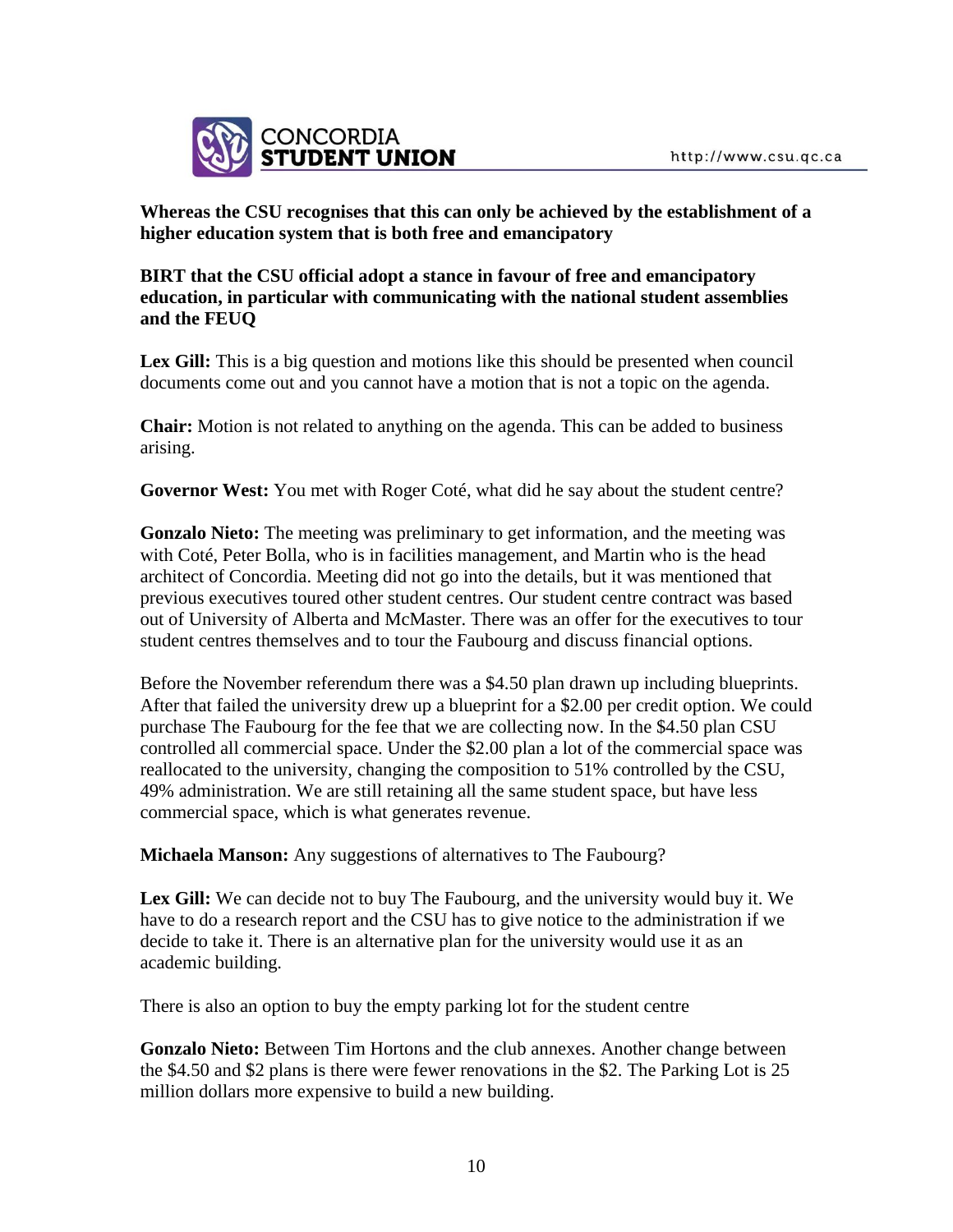

Lex Gill: Or we can maintain the status quo and generate money.

## **10. Report from University Bodies**

### **a. University Senate**

Nothing to report

### **b. Board of Governors**

**Governor West:** There is a board meeting tomorrow. We are having breakfast at the GSA at 2030 Mackay at 7:00. Tim Hortons coffee will be paid for and BOG meeting starts at 8.

**Morgan Pudwell:** The GSA is doing a teach-in outside the meeting on university governance.

**Cameron Monagle:** We have taken a strategy of student involvement. A large crowd is important. Last time the governors on their way out the governors chatted with students.

### **c. CCSL**

**Lex Gill:** Appointments will be made in September

### **d. Woman's Caucus**

**Lex Gill:** Does not exist.

### **11. New Business**

#### **a. Budget presentation**

**Jordan Lindsay:** CSU has a growing cash flow problem, where the same amount of money is coming in but the costs are going up. We are cutting back on some spending.

Lex Gill: There were issues with poor prioritizing of expenses and over spending.

Revenue is money we bring in from members. Health Plan fees do not have anything for budget fiscal 2011 as approved by council last year. Cumba is the budgeting accounting software. 2011 is what was agreed upon by council last year. IEC, Clubs and Advocacy are fees collected on a per credit basis.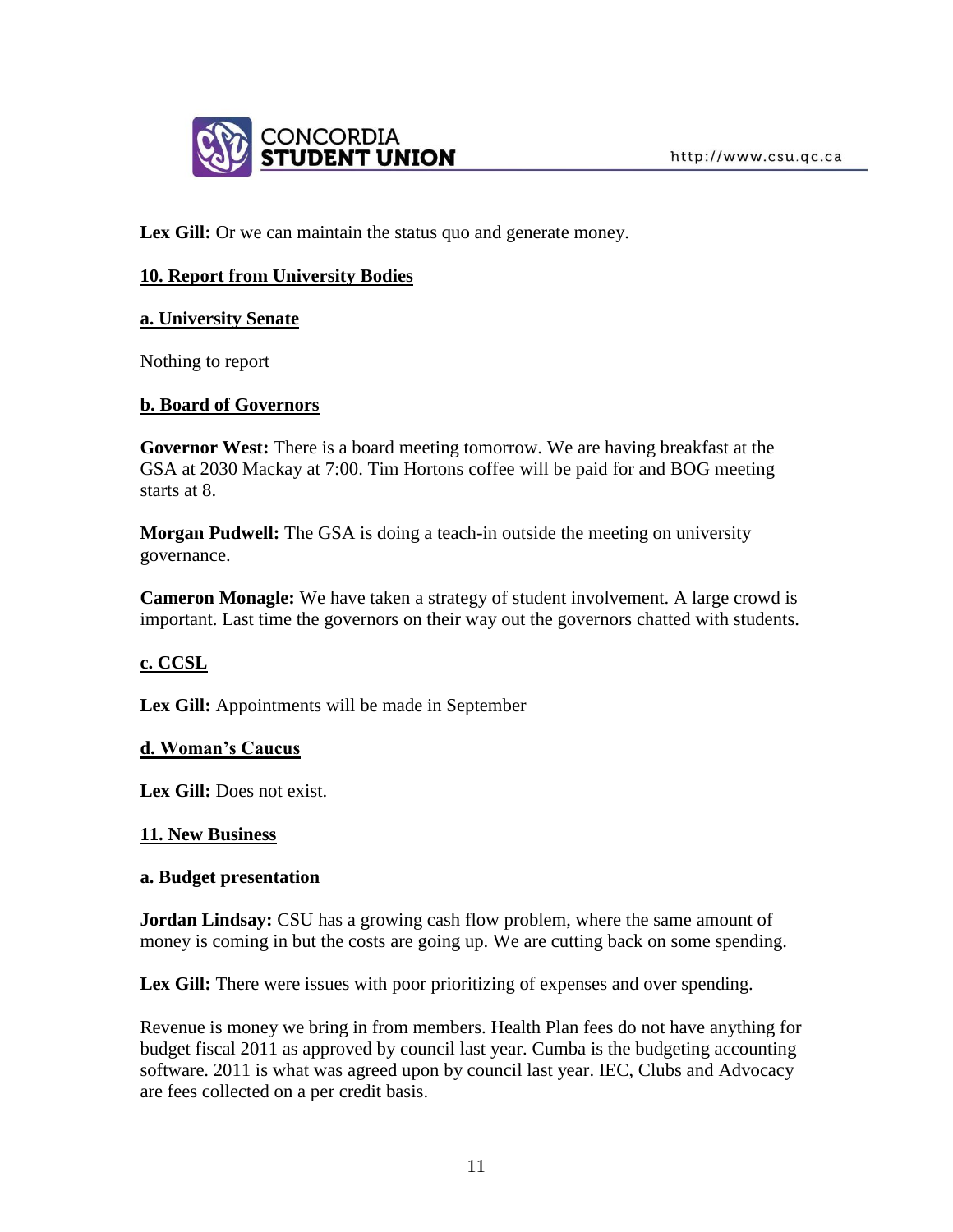

Health and Dental fees are paid on a premium. It is not in 2011 as it was accounted for differently. The total revenue is three million dollars less because the Health and Dental Plan fees are accounted as revenue even though it goes into our bank account and then straight back out.

For IEC, Clubs and Advocacy fees, a certain amount is collected and a certain amount is supposed to be budgeted. When Gill and Lindsay received the proposed budget, there was a misallocation of fees. In IEAC and others, we budgeted the full amount, but this is not the case for advocacy fees. Advocacy fees were approved in a referendum and later for the Legal Clinic. There was a \$75 000 discrepancy in what was voted for in the referendum and what was budgeted. This is a poor financial policy and it is not representing the will of the members so there was a correction in 2012 budget.

They shifted additional funds that are unaccounted for in salaries and employee benefits into expenses. \$3000 dollars were allocated for Services Research Initiative that will be a joint project with HOJO, Advocacy and Legal Information Clinic, something that was requested by the services.

This means thousands of dollars has been budgeted for Advocacy and Legal Information Clinic and less money for campaigns or expense accounts.

**Cameron Monagle:** Who made this budget?

**Lex Gill:** Michelle, our general manager. The preliminary draft budget was based on expenses on previous year.

**Jordan Lindsay:** We had to make judgement and changes based on this budget

Fees are hard to calculate because administration has not given an accurate number on how many credits they expect students to take. The CSU looked at last year for a guide. Some revenues are going up and some down, and this happens because the numbers are jumps in the fees from what we collected last year.

Lex Gill: We are sending a lawyer-sounding letter to ask how they calculate fees

**Jordan Lindsay:** It has historically been met with resistance. It is not as concrete as we would like. There are things we do not get revenue from.

**Ariel Dabora:** How did you base on opt out rate?

**Jordan Lindsay:** We used last year's rate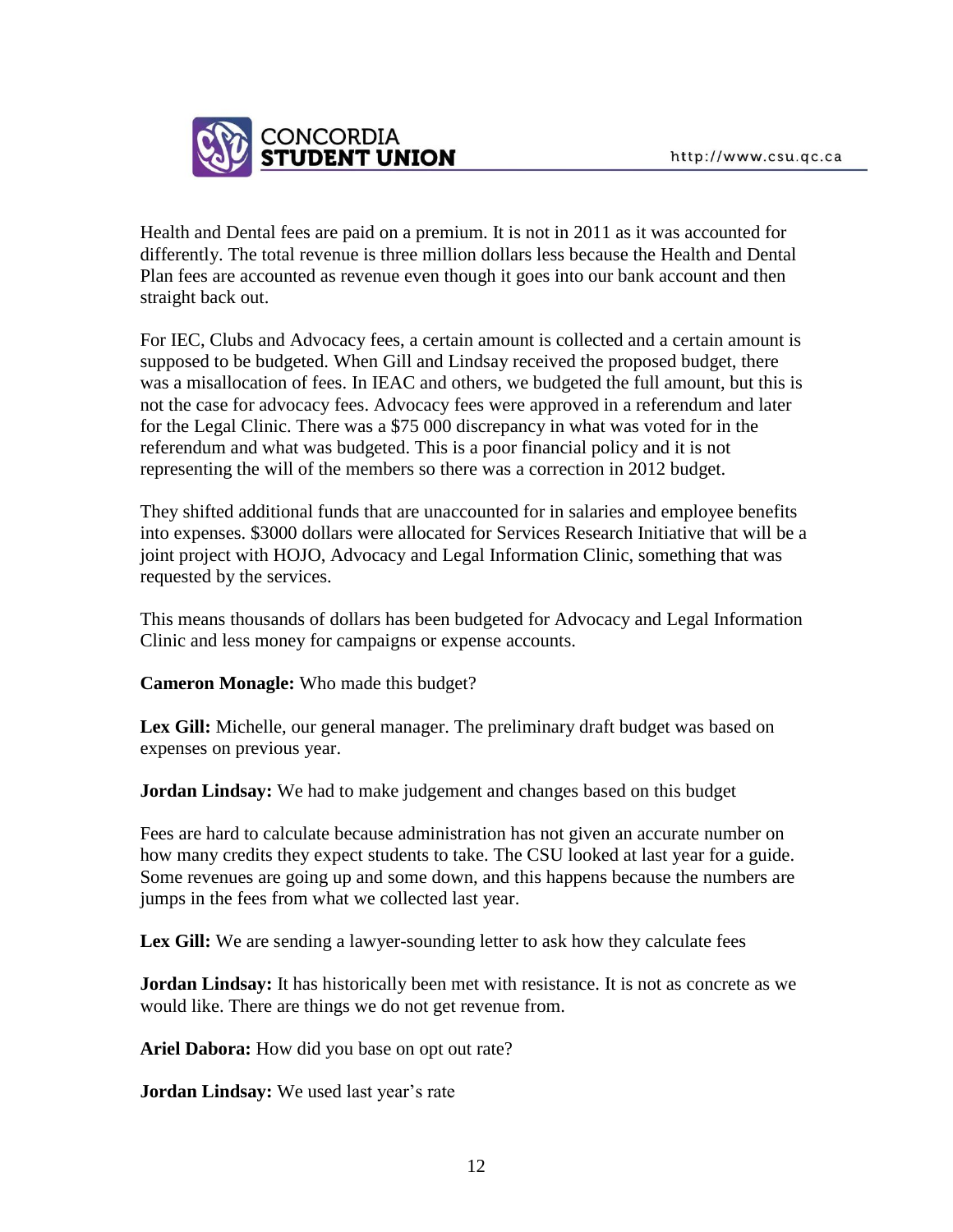

**Ariel Dabora:** Did you take into account that students will realise you can opt out?

**Lex Gill:** We did, but that does not affect the budget as it is collected directly to the Health Plan Company.

**Jordan Lindsay:** We felt that this should be represented so students know how much is going in and out

**Simon Pierre Lauzon:** Do you have a description of student fees?

Lex Gill: Michelle has been putting together budgets it for five years. She is a chartered accountant, and Gill trusts her judgement. This is a question of how the university calculates the money taken in, as the CSU calculates per credit while the university calculates Full Time Equivalents. The lawyer will ask this as this is pertinent to CFS case. The projections are as accurate as we can get.

**Jordan Lindsay:** The Work Study Program is compensation from the university through the Work Study Program.

**Lex Gill:** The rental income is through the Voyage Campus. It was grandfathered in. Travel Cuts was bought by Merit and the CFS used to own shares, but it no longer does.

**Jordan Lindsay:** The interest income is the projected interest income received from investments from the general bank account. Misc. is variable incomes that we do not know about.

Lex Gill: Co-op Bookstore owes eight thousand dollars.

**Sabrina D'Ambra:** There is an administration cost on the health plan fee. What does that mean?

Lex Gill: They are a unit within our contract with the health plan and it is costs we assume for administrating the health plan. It goes into things like paying employees at CSU who handle the health plan

**Jordan Lindsay:** The Executive salaries have gone up because it is based on the low income cut off. They cut expense accounts to deal with money shrinking.

**Lex Gill:** They moved \$1000 dollars into the council retreat instead of the executive retreat because it is required in the Standing Regulations. And there is a joint executive retreat with SSMU GSA and PGSS.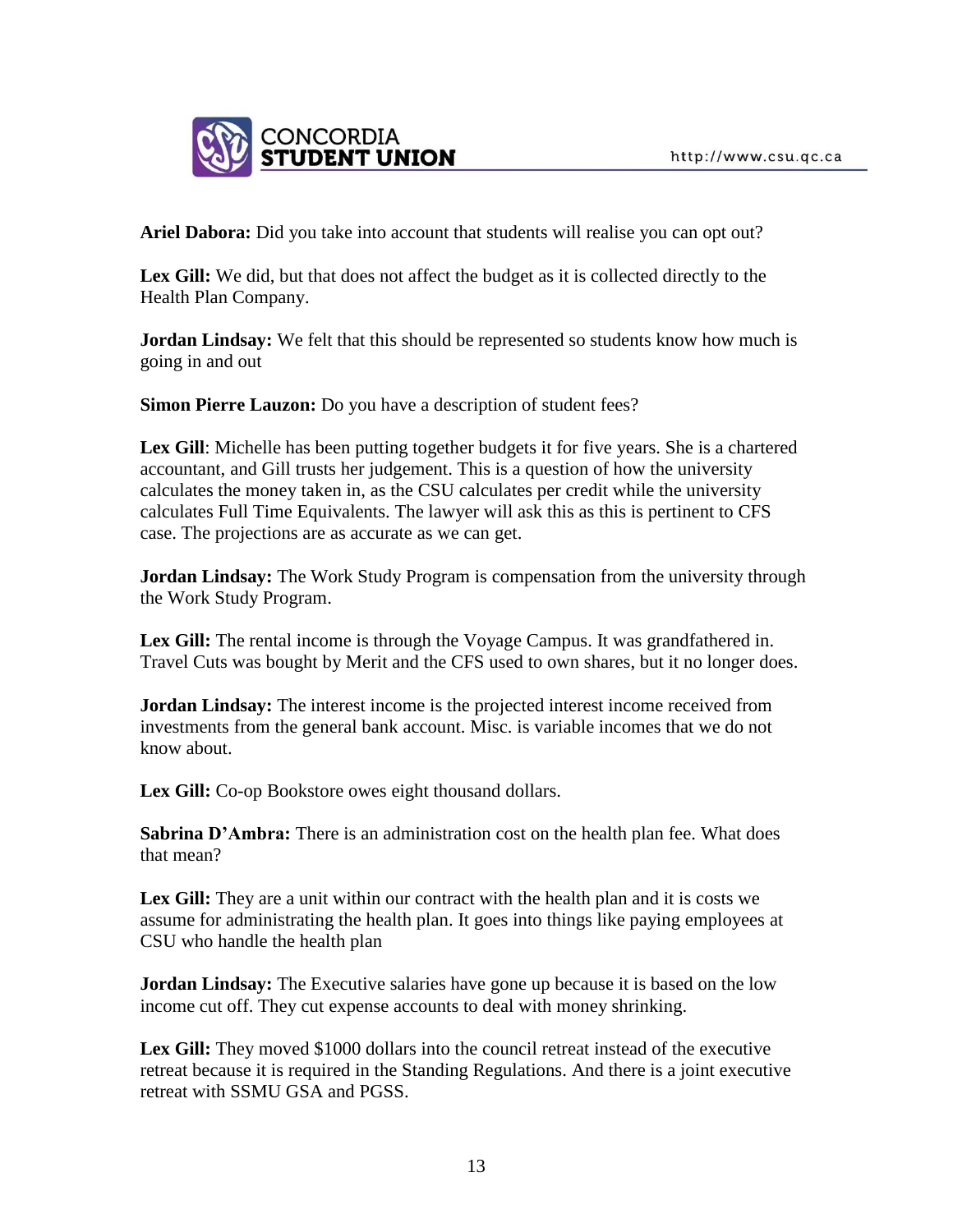

**Jordan Lindsay:** Bank Service Charges adjusted based on projection from last year. Audit and Accounting fees were a vague budget line so he decided to split it. Actual auditing fees were \$19 500 and since they assumed we would stay with the same auditors they budgeted the same amount. They have to keep extra audit and accounting fees for continuity.

**Gregory Synanidis:** Who is the auditor?

**Jordan Linsday:** Deloit. This was decided at the AGM

**Lex Gill:** We wanted to do open tender process but it was not possible because of time constraints. The CSU executive are mandated to do an open tenure process for next year

**Jordan Lindsay:** We hope to decrease Legal Fees. They were advised by the general manager and lawyer that this will be a lower amount in law fees.

Lex Gill: We are in the middle of renegotiating the collective agreement and there are legal costs for doing it properly and expediently.

**Michaela Manson:** Why do we lease a photocopier?

**Morgan Pudwell:** It's a three or five year contract and someone comes in to fix it. Otherwise they would need staff members who would know how to fix it.

**Irmak Bahar:** Will there be a pay increase?

Lex Gill: They are not anticipating an increase.

**Irmak Bahar:** Thinks it inappropriate to budget when the employees have not agreed with it. What is the plan for the agreement?

Lex Gill: Even when there is a consensus, it takes a long time to draft in both languages and it takes effect later. Council will be informed when that happens. Budgeting right now will affect labour negotiations

The next contract would expire in 2014. The budget expired in 2009 and it took a year for negotiations and to get where we are now.

**Amer Muiny:** What are admin salaries for?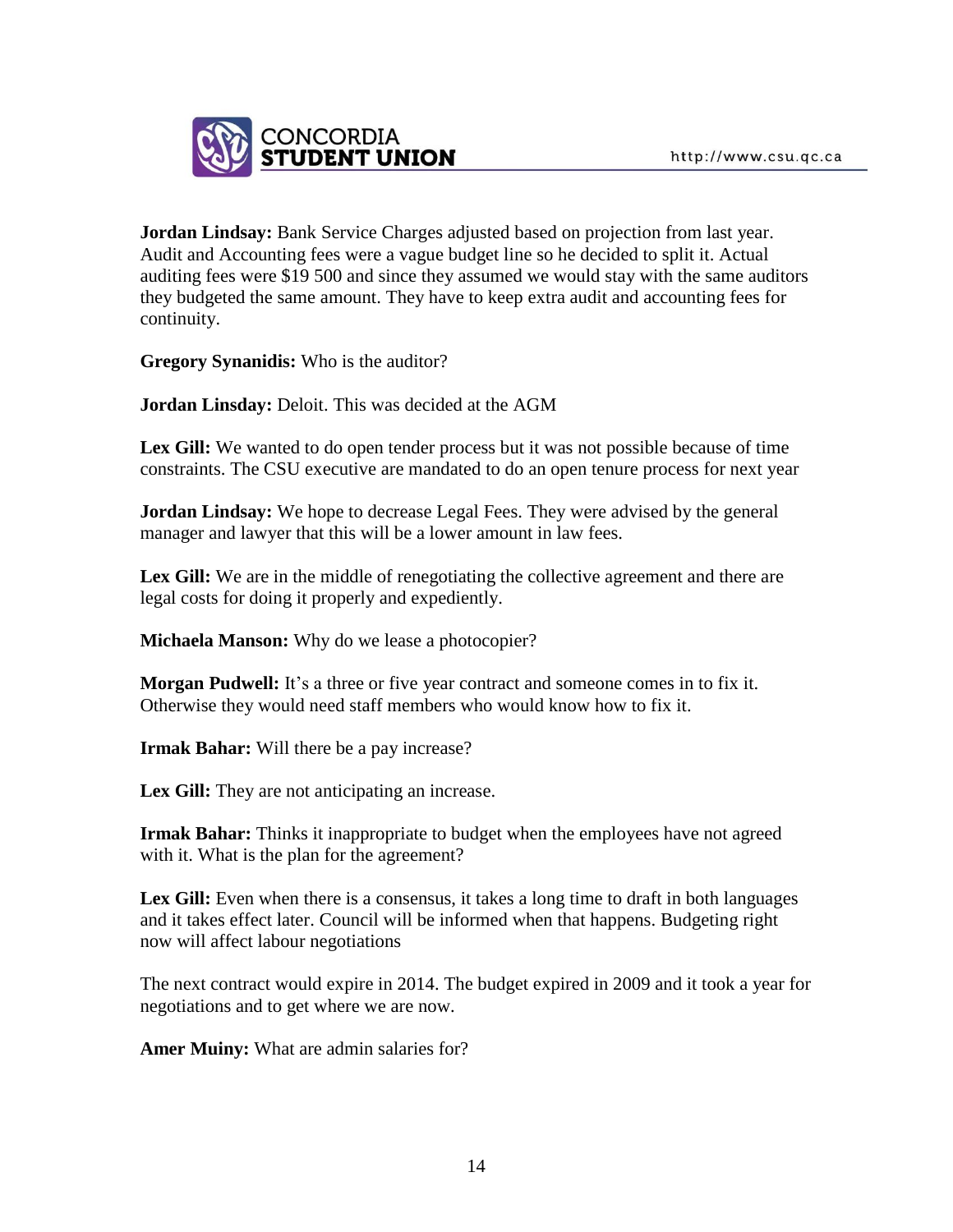

**Jordan Lindsay:** Pays for everyone at the office like the graphic designer, campaigns coordinator, and others.

**Amer Muiny:** Is there a reason for an increase of salaries?

**Jordan Lindsay:** There is a decrease under administration salaries. They took the preemptive step of what is the maximum we are spending so they do not go over budget.

Local travel is for the office staff when they make trips for the CSU. Not usually used but it is a good luxury.

Insurance is high and we went over budget last year and we are adjusting accordingly. The projection for elections and referendums is wrong. We are budgeting the same amount because they are anticipating that the new CEO will stay on budget.

Pay Equity and Severance is from the Quebec Government to reflect wages for gender equity.

**Amer Muiny:** When will we know how much income the CSU will have?

**Jordan Lindsay:** We won't know until end of the year because there is money coming in and coming out.

Lex Gill: We get fees in February and March. This is a living document.

**Simon Pierre Lauzon:** Has a discomfort to spend a huge amount of money and there is little information about the money.

**Lex Gill:** This is a budget. It is not a modifiable document. When you are in the middle of a lawsuit you cannot tell how much you will spend because we do not know what the other party in the dispute will do. Council approves a budget for a preliminary guideline for the finances of union. The Union can not operate without a budget. They have to expect what they will spend on the CFS and issues with fraud at CSU and still pursuing them, consulting with bylaws and standing regulations, and this will be available.

Every time we want talk to lawyer or they go to court it comes to council. If a budget line goes over, it goes to Financial Committee, and they monitor the budget.

**Jordan Lindsay:** General Manager pay is not under the union, and we have to increase amount every year as per her contract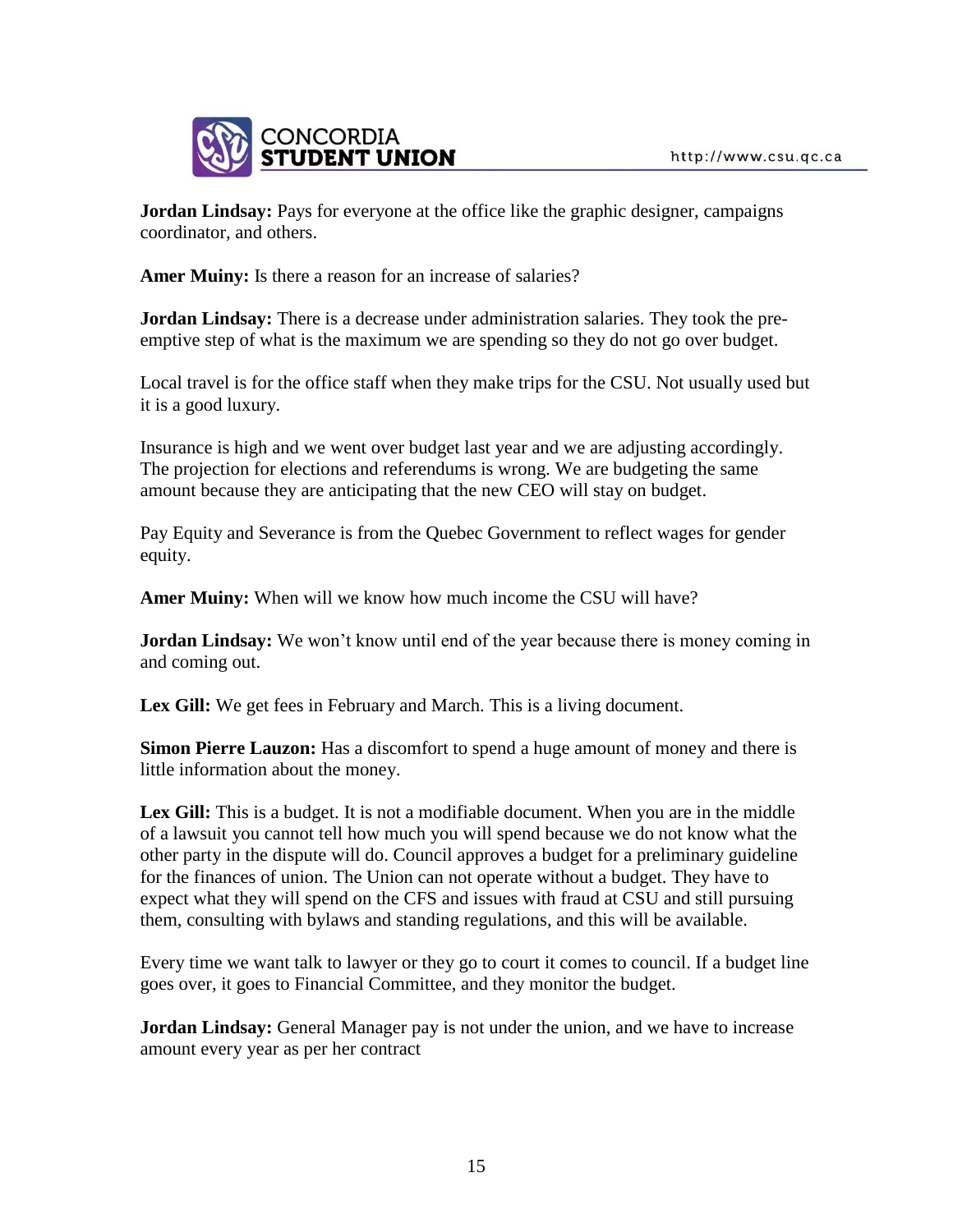

CCST is a deduction by Quebec government. It is workers comp. Premiums is money coming out.

Telephone is high because they are running with the university.

**Lex Gill:** They are landlines in all the offices and club offices. Some of that budget is long distance fees and they should not be accumulated. Reduced from last year's budget.

Computer operations goes down a little bit. Training has not been used for several years but it is in the budget. Renovation was mostly the Hive and it will probably continue to be the Hive. Food and clothing bank is not a place; it is an emergency program for gift certificates and has access to food.

Concordia Woman's council should not exist. That money has never been spent. International Woman's day should be under communications or campaigns and so it was moved out.

Promotions and communications have been cut dramatically. Special projects is an average of what is spent and budgeted. Green initiatives in is an ambiguous budget line so it is reduced.

They removed the outreach line because it is hard to determine if an invoice is an outreach expense. When you get invoice you should know right away what budget line it should go to.

Campaigns have gone up considerably because of the tuition fee issue. \$35 000 was mostly wasted on the student centre; they want to spend it more efficiently and tuition is a priority.

Bursaries were increased by \$1000 to allocate two new bursaries.

**Jordan Lindsay:** We decided to give back the book exchange to co-op book store who wants it. We did not do awesome job with the interfaculty book exchange. It was poorly reviewed by students. They want to phase it out and give it back to students.

CSU 101 salaries increase because of wage increases. The Loy Lunchin expenses went up because it went to kitchen supplies to get it up.

For the subsidiary, CUSACORP is to provide CSU with money but they are not good at making money. They pull \$60 000 expense they should give to us and we need to account as an expense.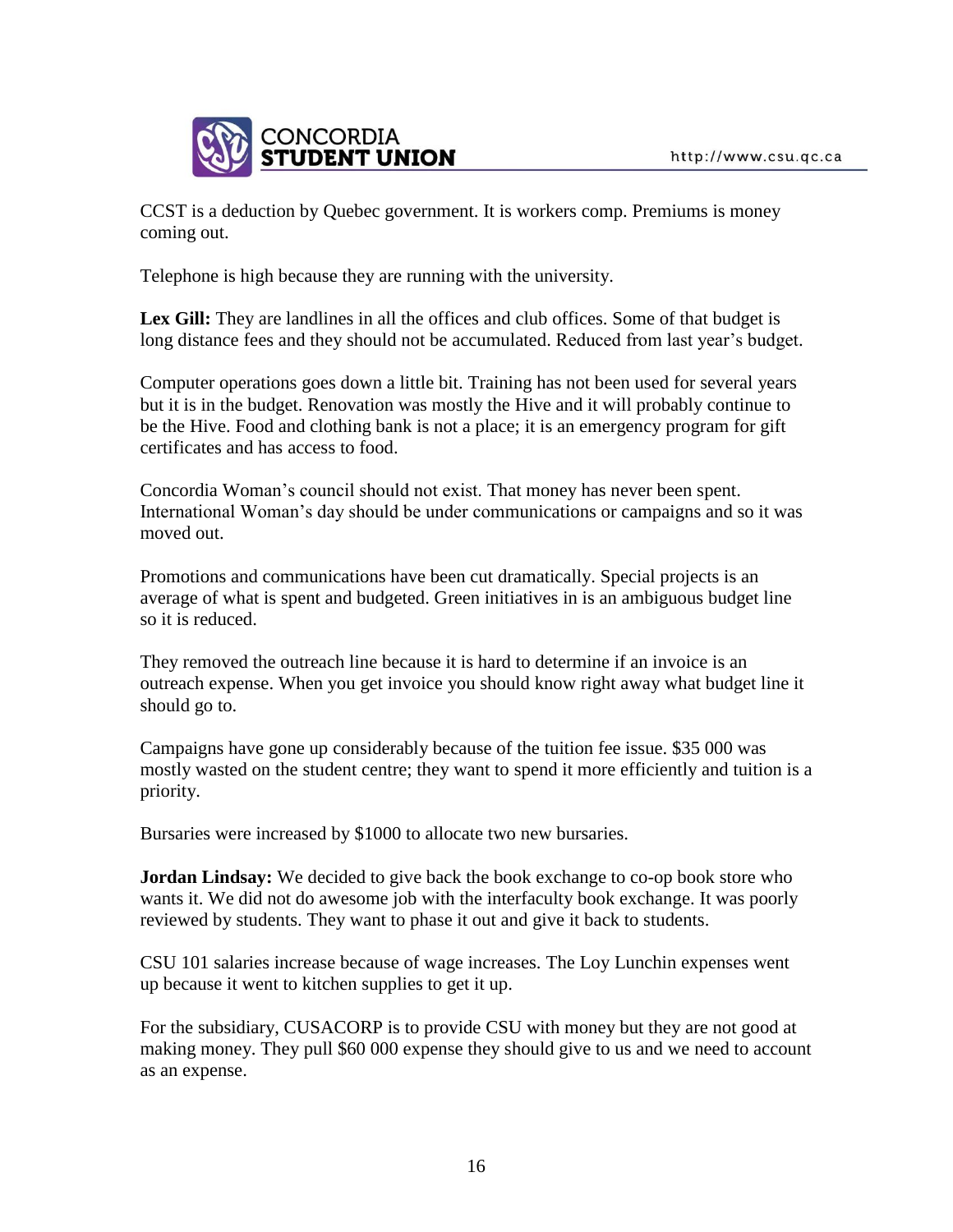

They expect an \$11 000 dollars surplus. This can go from a slight deficit or maybe a greater surplus.

**Lex Gill:** In the past, no one could ask question about budget. It is important for everyone to understand it. They want everyone to feel comfortable and understand the budget.

**Bruno Joyal:** How is live transaction feed coming?

**Jordan Lindsay:** Hopefully in place mid-September.

**Amer Muiny:** What happened to the hand book issue?

Lex Gill: They have not signed contract, and they are hiring someone to solicit advertising. There will be an update midsummer.

**Sabrina D'Ambra:** For Advocacy, fees that come in are \$220 000 and most goes to expenses, salaries and benefits. Does the other money go to campaigns?

**Lex Gill:** Advocacy Centre and Legal Aid grew out of it. What should total \$22 500 is Advocacy and LIC salaries, benefits, and other expenses and Joint Research Budget. It is a correction from previous years.

**Sabrina D'Ambra:** For the Lunchin, everything is accounted for?

**Lex Gill:** Yes

**Ariel Dabora:** Why do you want to cut student life initiative by 200% and orientation by 100%?

Lex Gill: Previous spending was irresponsible.

**Nadine Atallah:** What Student Life?

**Lex Gill:** Culture night and fall and winter orientation. This has historically been budget line for parties.

**Jordan Lindsay:** VP Finance would get a requisition for parties and it would go to student life initiatives.

**Amer Muiny:** Is the fees only for special projects?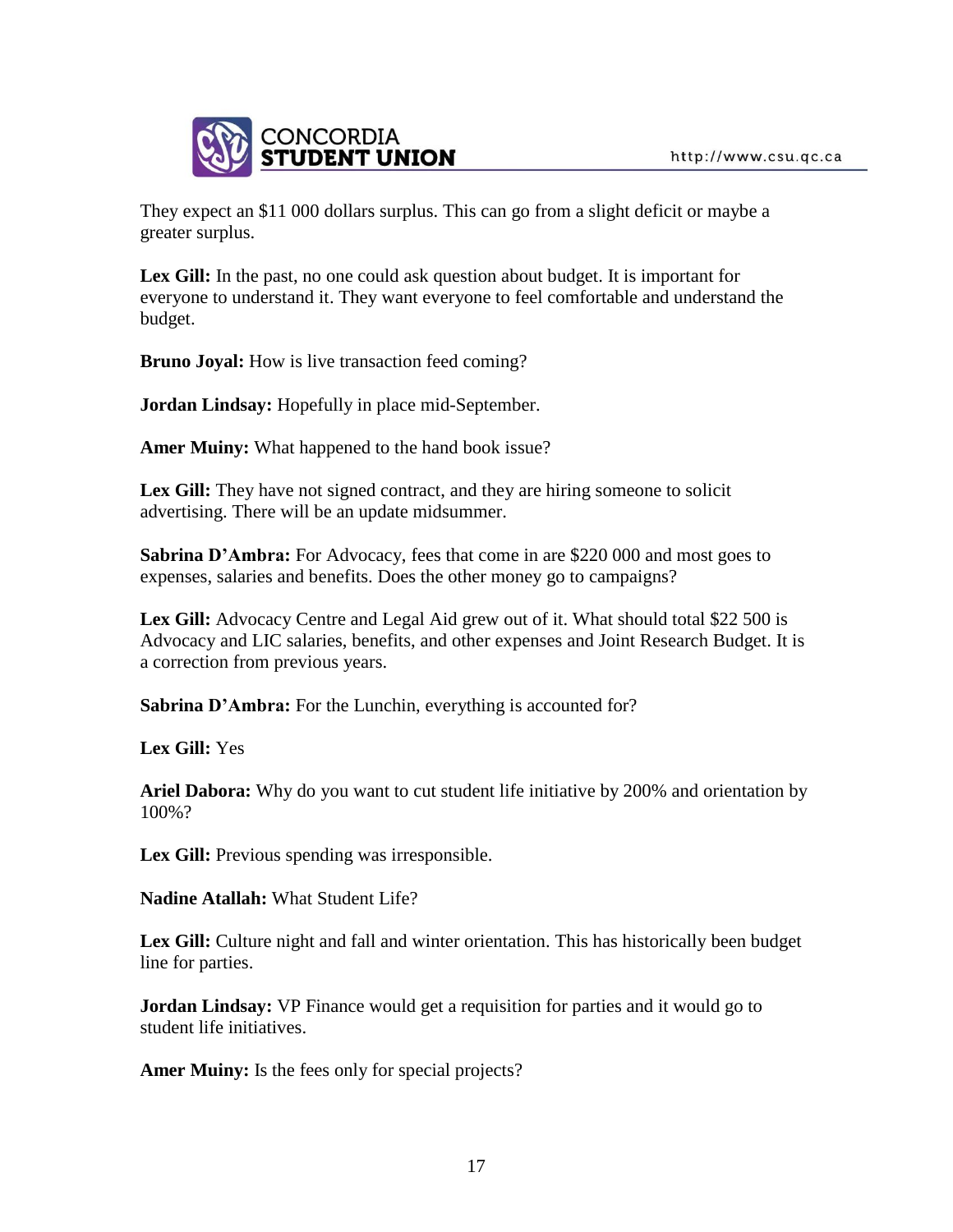

Lex Gill: Nothing to do with special projects.

For Dabora's comment, those budget lines have not been respected. Probably \$10 000 invoices for bouncy castles. The mandate of CSU is first an advocacy to protect member's rights. We are not cancelling things; we are getting more money through grants and CCSL. Laura is putting together a proposal for Concordia Orientation Initiative. This is potentially 50 - 60 thousand dollars for orientation and they are seeking out additional sources of revenue.

**Jordan Lindsay:** We had to allocate money to Advocacy and there is new revenue with no new income.

**Kyle McLoughlin:** Will this budget be available online, and where can we find it?

Lex Gill: It will be sent to Amir, and it will be available in download section

**Cameron Monagle:** Wanted to ask about the \$50 000 turnover.

Lex Gill: It is not budgeted for, but it is in bank account.

**Nadine Atallah:** What do you do with the rollover?

Lex Gill: Last year we were in an about \$11 000 deficit. That is not rollover. That money exists in bank account, it is used to deal with cash flow issues and then go into bank account.

**Morgan Pudwell:** Student Life Initiatives in the past has been sporting events and movies nights, and Glover has a focus on bringing it back to this intention. Orientation can be just as fun without some of these big expenses, and Andres Lopez in his outgoing report said it was not needed.

**Lina Saigol:** Will the handbook advertising go to pay the handbook directly?

Lex Gill: If you see in revenue line, you do not see in expenses. Since the contract for the handbook comes out of our general operating money, the handbook comes into the same budget line.

**Nadine Atallah:** Where is the increase budget for clubs from?

**Jordan Lindsay:** There is a certain amount of money for clubs, and it is allocated where it is suppose to go, exactly like Advocacy. \$181 000 will be for clubs, and this money is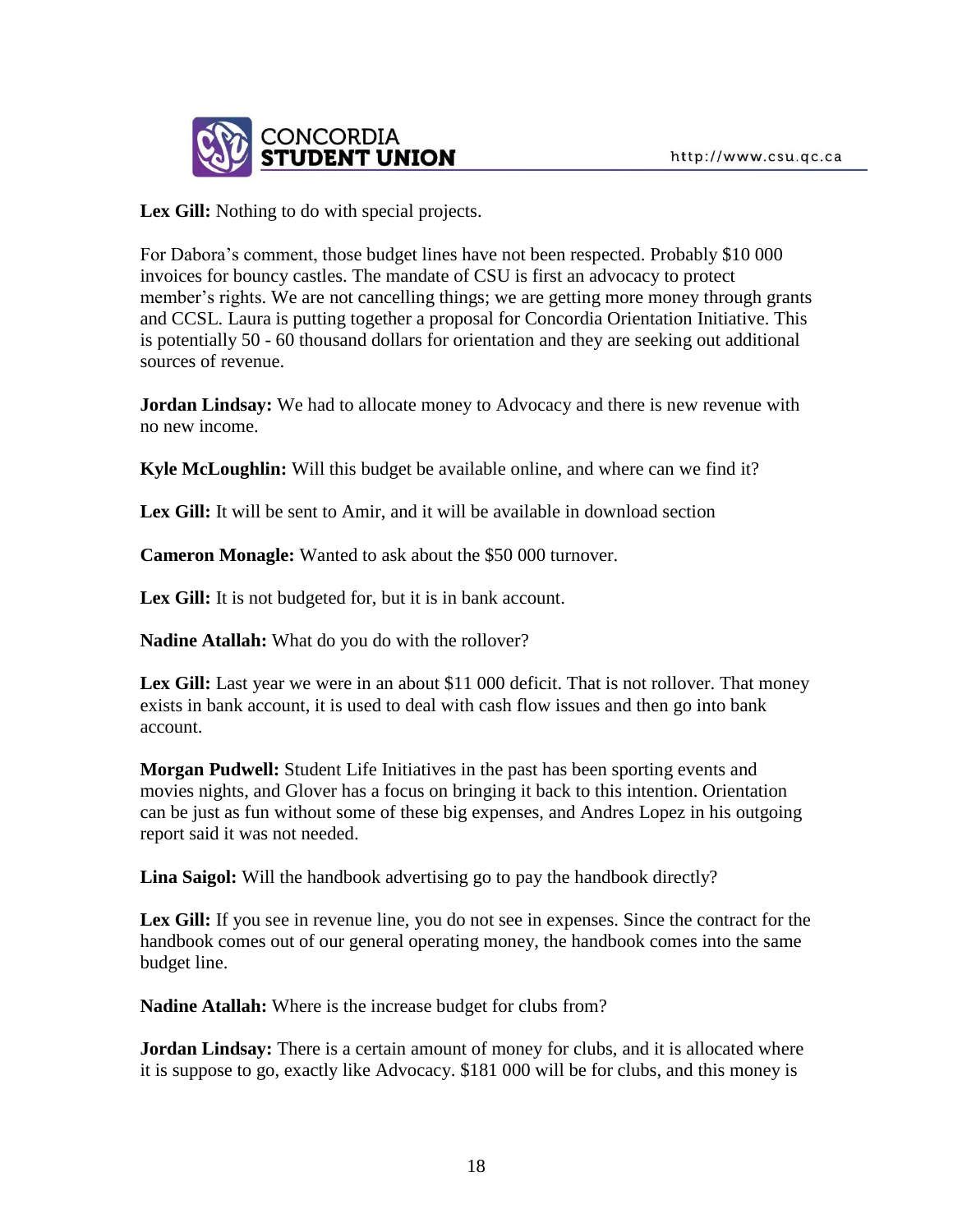

going to fluctuate based on how many credits are taken by students. The distribution of funds will be based on the rules outlined in the Standing Regulations.

**Anthony D'Urbano:** For orientation, there are many different ways to get money.

Lex Gill: We will be seeking corporate sponsorship

**Irmak Bahar:** Do we know when the final budget will be ready?

**Jordan Lindsay**: Less then a month and a half

### **Gregory Synanidis: Motion to approve the budget.**

Seconded by Hotchkiss.

**Motion Passes unanimously**.

#### **Lex Gill: Motion for 10 minute recess.**

Seconded by Saigol.

Motion passes.

Meeting resumes at 10:15pm

### **11. b. Appointment of councillors to CUSA/CORP Board of Directors**

**Lex Gill:** Historically it was only executives sitting on the board. Traditionally, it has been two executive members, but Gill would like to appoint one councillor. There is a five person board, normally it was only three. Amine Dabchy and Zhuo Ling are no longer going to sit on the board and Ramy remains for now. Council has the power to remove directors. The President and VP Finance sit on the board.

### **Gill nominates Lindsay, Gill, Pudwell and D'Urbano.**

### **Ariel Dabora nominates himself. All nominators accept**

### **Dabora withdraws his nomination**

**Kyle McLoughlin: Motion to lay on the table this particular issue.** 

Seconded by D'Ambra. M**otion passes unanimously.**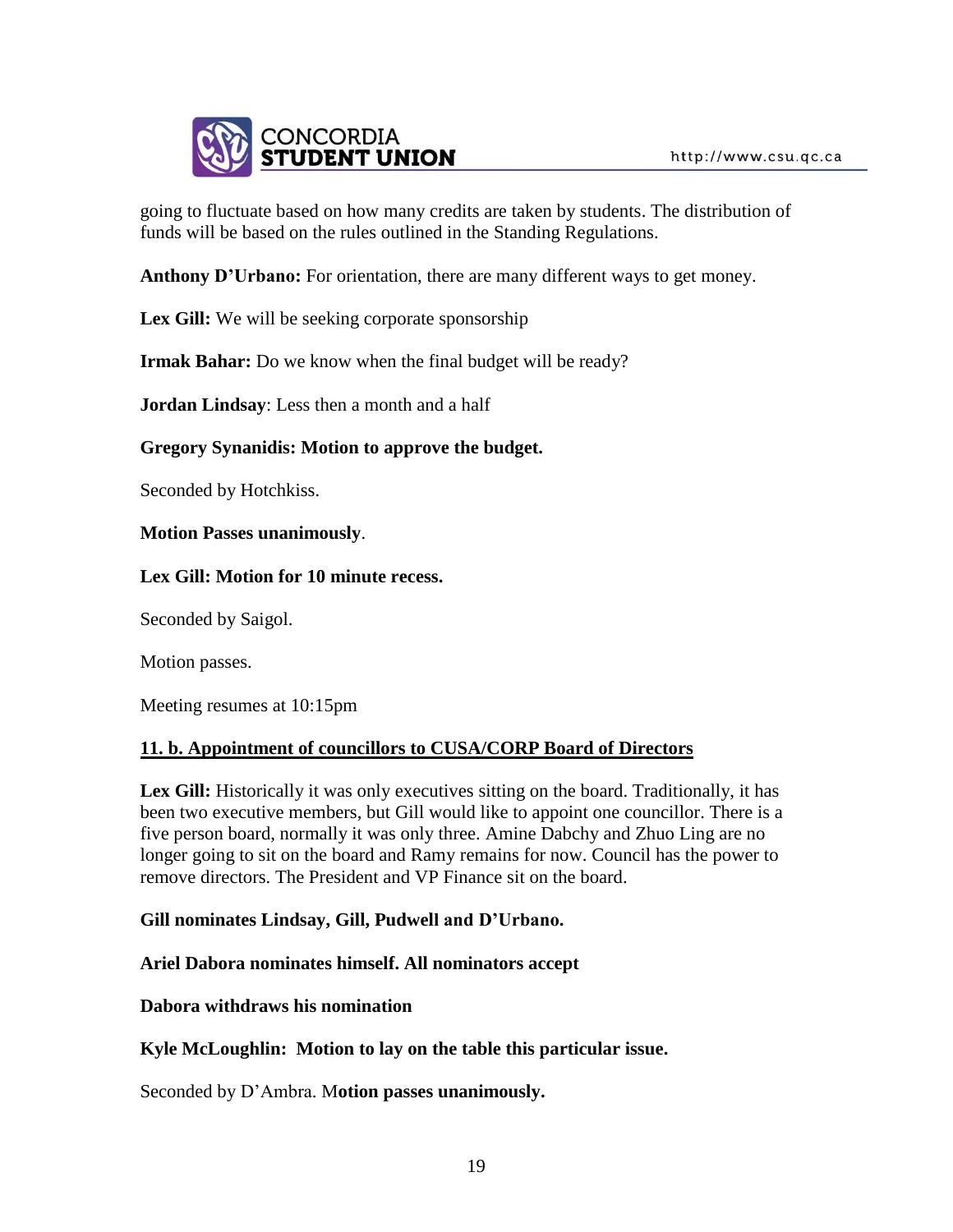

## **c. Appointment to Councillors to University Senate**

**Morgan Pudwell:** Reads out the Special Note included in the agenda.

**McLoughlin nominates himself, Joyal nominates Hotchkiss, Chad nominates Manson. Phantom-Phom nominates Bahar.** 

### **All accept their nomination.**

**Irmak Bahar:** Recognises that it is important for the student union to have good relationships with professors. They have been able to establish a good report with the resignation/firing of the president. She wants to maintain this, especially with the challenge ahead with tuition fee increases, like for WHALE. The professor unions asked professors not to punish students for attending WHALE. She has been to two meetings of Senate. She has reviewed the bylaws of Concordia, which is what Senate operates under. She also cleared her schedule for Fridays. This year student representatives did not come to meetings when it was important for them to speak up. She will come to meetings. She was also elected to the Biology Student Association as VP Academic Affairs.

**Kyle McLoughlin:** He doesn't have an exhaustive knowledge of the bylaws but he is well versed in university policy and understands the language they are written in. His schedule is clear, and has been to one meeting. Recognises the importance of students who speak up and wants to conduct working relations. Given the situation with the interim president, for the sake of a functioning senate, he would hopefully circumvent that animosity with the president and be a strong voice for students.

**Melanie Hotchkiss:** Sees a discussion happening around university governance and wants strong representation. She sat on the Dawson College Senate for two and a half years. She has had the experience to work with teachers and support staff to have a common voice. Senate is heart of university committee and with issues with the board of governors, teachers and support staff need to work together with students.

**Chad Walcott**: Manson is a strong person and strong voice. She is a stickler for regulation.

**Melanie Hotchkiss:** Manson wanted this position. She also a councillor on ASFA and CSU. She was involved with the academic committee at ASFA. It would be a good place for her because she is well versed in the academic issues.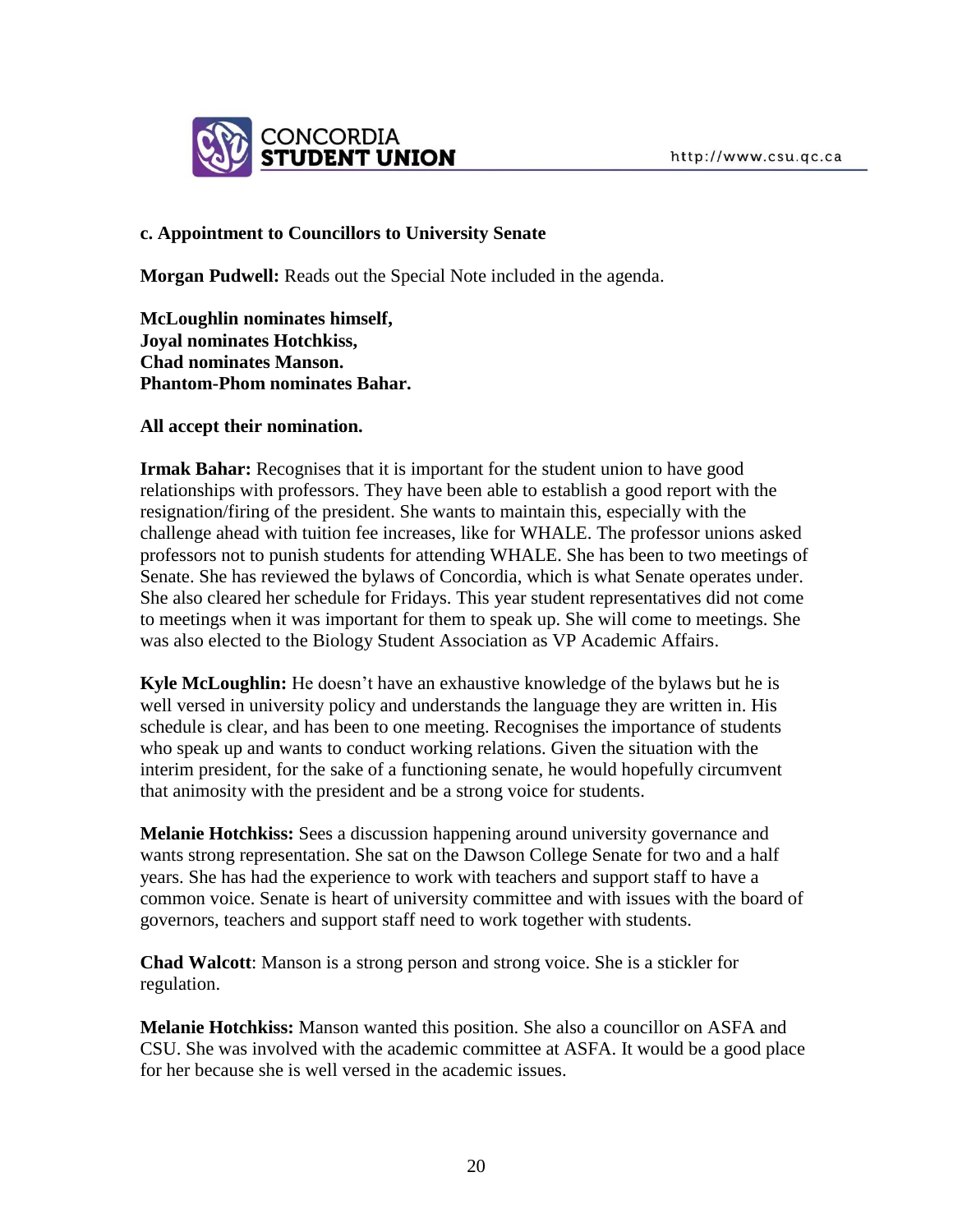

**Bruno Joyal:** Supports Hotchkiss and Manson. He worked with them on ASFA. Both are dedicated people and people orientated, and would make a very good team.

**Ariel Dabora:** What ideas do you want to bring to senate?

**Melanie Hotchkiss:** There was an issue with Bilal Hamadid was looking at GPAs. Before if you failed a course and you had to take it again, the second mark was used. It has been changed that if a student retakes a course the mark is an average of the grades. This new system does not take into account the knowledge learned.

**Irmak Bahar:** She wants to work on the intent clause. Would also ask Senate for support against tuition fee increases. At the last meeting, there was talk about how the way GPA is calculated. If you are an out of province student, you are in an extended credit program. These credits are not calculated in the graduation GPA. They are proposing to change this and several other calculations so they are part of the calculation of the GPA. She thinks it is unfair for students to be told these marks would not count in their graduation GPA and than later change their minds. She wants to have this only apply to new students entering the program.

**Kyle McLoughlin:** The main issue he wants to bring is pursuing academic amnesty. This is serious issue for international students who cannot take time off in the event of a strike. Also wants a restructure of the way the GPA is calculated. Also wants an in depth discussion of the way transfer credits work. University does not recognise enough of the work at other universities because they do not think they have as high standards as Concordia. Lastly wants to incorporate the intent clause. Plagiarism is not the same in every country and some students might get charged with plagiarism if they forget one citation.

**Senator Filipowich:** What strategies would you use to promote your causes on Senate?

**Kyle McLoughlin:** The integrity of the university is used to not allow you to do something. He is well versed in this language to fight this. One thing is to show Concordia examples of other universities where they use these clauses and did not hurt their integrity.

**Irmak Bahar:** There is an animosity or difference of opinion for what is good for students and what is good for the univeisity, and there is no conflict. Everyone wants Concordia to have a good reputation

**Melanie Hotchkiss:** Would go case by case. How and who defines integrity? If you are talking about integrity, than what about the integrity of students and how it stops them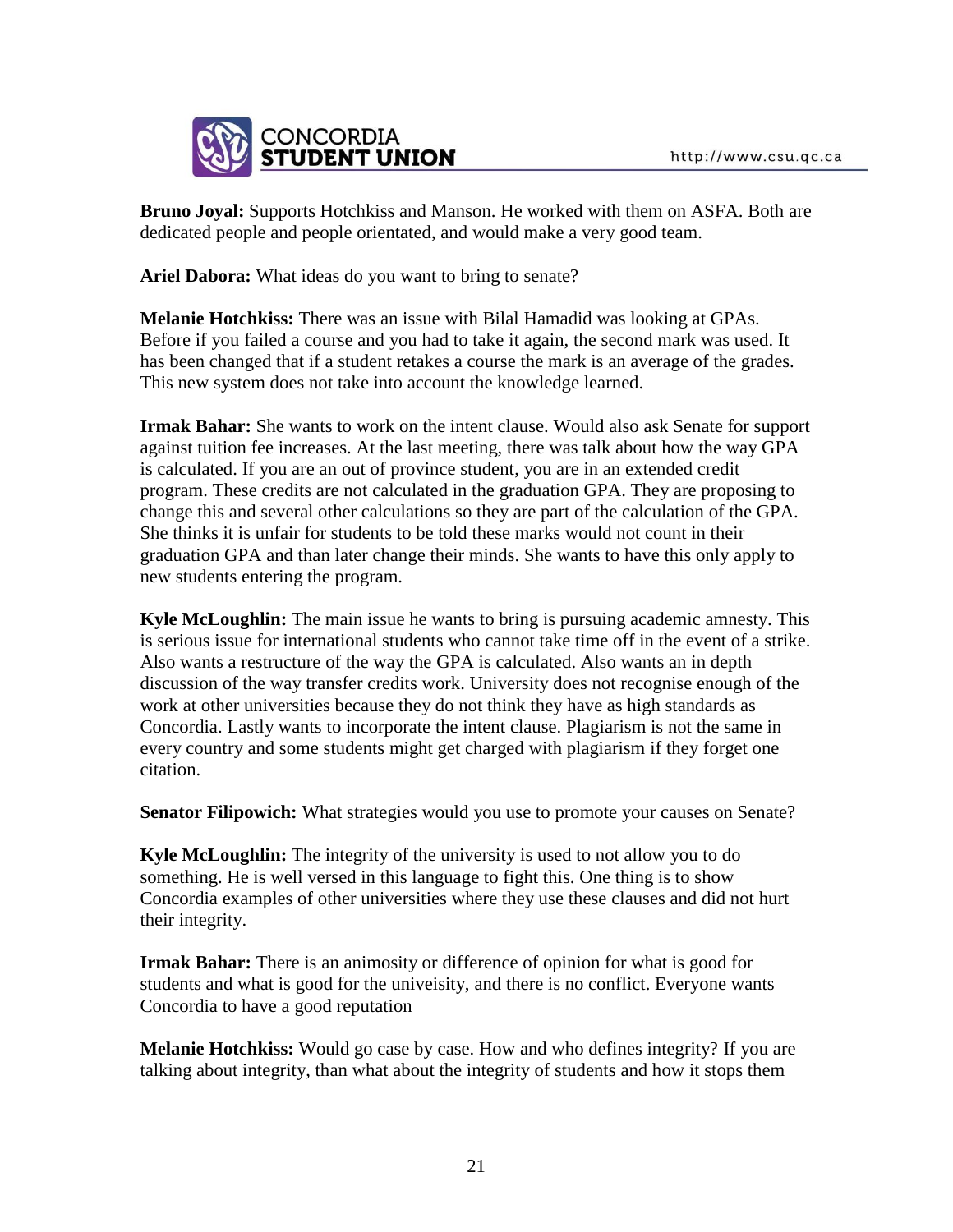

from excelling? It is important for university succeed and use language to see from your side of the table.

## **Bruno Joyal: Motion that those involved leave the room.** Seconded by Dabora

**Irmak Bahar:** Ask if there is a way for one of the votes to count.

**Melanie Hotchkiss: Call for candidates to do it by secret ballots so they can vote for as many people as they wants.** Joyal considers the amendment friendly

Anthony D'Urbano: Top will be appointed, and then the second will be appointed.

**Governor West:** What's purpose of doing it secret ballot if they will vote for themselves and not leave the room?

**Nadine Atallah:** We should not assume who candidates will vote for, they should use their vote

**Sabrina D'Ambra: Motion to amend the motion to allow two votes.** Joyal considers this friendly

**Morgan Pudwell:** Wants there to be one round so people cannot vote for someone twice.

**Cameron Monagle: Motion that this voting procedure be used for all appointments for the rest of the night.** Joyal considers this friendly

**Cameron Monagle Calls to question**.

Seconded by Atallah.

### **Call to question passes with one abstention**. **Motion passes with one against.**

**Lex Gill:** The Standing Regulations are being passed around. People wanted to make committee appointments in June but it would not make sense to make appointments to committees that would not exist. The previous council could not approve on the changes at their special council meeting. At this meeting we will

**Chair: Hotchkiss is appointed to the University Senate**. The second position is a tie between McLoughlin and Bahar. Procedure is to do an instant runoff, and to only vote for these two or abstain. Hotchkiss would also like it noted that she abstained from voting.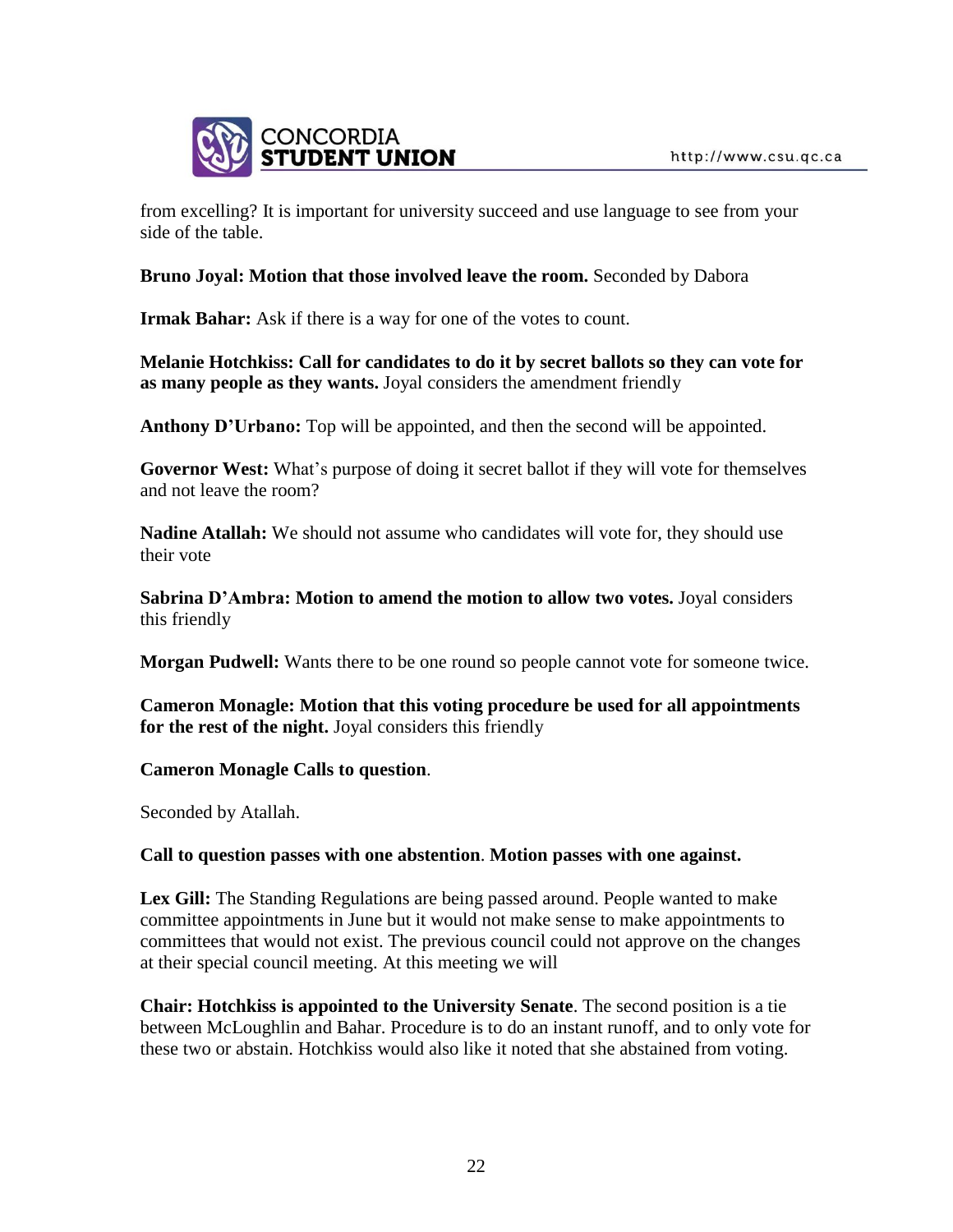

**Lex Gill:** A secret ballot vote for every committee means we will be here forever. She think both candidates should to leave room.

**Motion that candidates leave to the room to have a general role call vote.** Seconded by Saigol

**Nadine Atallah:** It should be up to the discretion of the candidates

Lex Gill: When people are appointed to positions they do not vote because they are in a conflict of interest.

**Ariel Dabora:** Wants to give the two nominees a minute and a half to advocate for their position

### **Bruno Joyal calls to question.**

Seconded by Lauzon.

### **Call to Question passes with one against and one abstention**. **The motion passes with 2 abstentions.**

**Anthony D'Urbano:** When we do a roll call vote, and he finds that while it goes down, people have more pressure to pick a side.

## **Motion to have a general vote on this issue as well as for other committees in this meeting.**

### **Simon Pierre Lauzon calls to question**.

Seconded by Ghasemi.

## **Call to question passes with one opposed, one abstention. Motion passes with one opposed and two abstentions.**

**Amer Muiny:** Proposes an amendment that we figure out the voting procedures for committees at that time.

**Chair:** There is no motion on the table so this is out of order.

# **Kyle McLoughlin is appointed to the University Senate with 11 votes and 8 for Bahar.**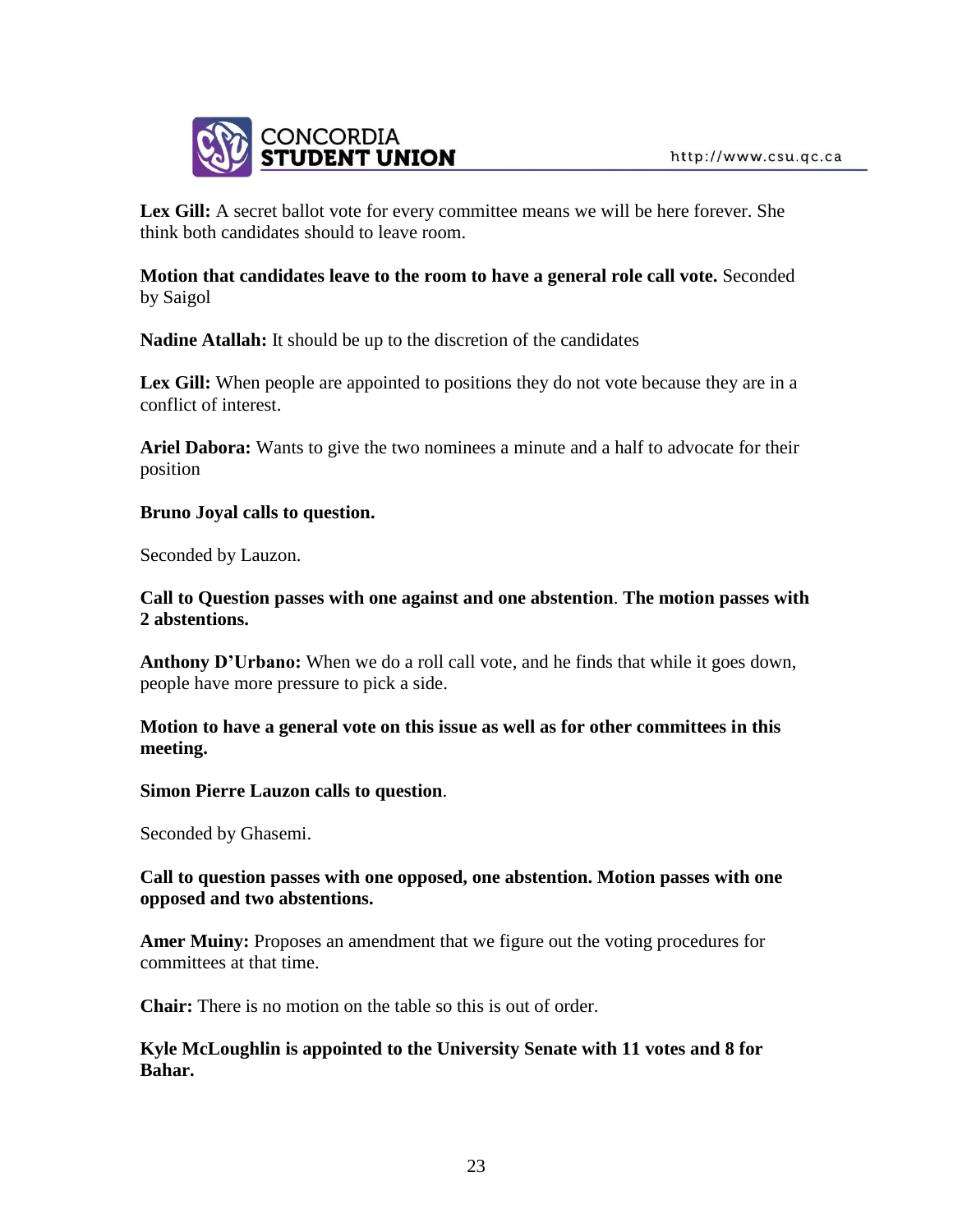

**Chair:** Return to the appointment of CUSACORP. Lindsay and D'Urbano accept their nominations

## **Walcott: Motion to appoint all nominators omnibus.**

Seconded by Muiny.

### **Motion passes with all in favour**

## **12. Establishment of Ad Hoc Committees.**

## **a. Ad Hoc Equity Committee**

**Morgan Pudwell:** This has to do with the equity report. The equity committee would have the mandate to produce a document by the February council meeting outlining the current situation of racism, homophobia etc. etc considering the issues and future policies at the CSU and possibly the university. She recommends it is composed of 4 councillors and 2 student members at large to be appointed in September, with herself as chair.

### **Lex Gill: Motion to establish the ad hoc equity committee.**

Seconded by Atallah. **Motion passes.**

**Hotchkiss nominates Manson**, **Ghasemi nominates Atallah Pudwell nominates Monagle, Gill nominates Thompson.** 

All candidates accept their nominations.

Joyal nominates Lauzon but he refuses.

# **Bruno Joyal: Motion to appoint all four nominees.**

**S**econded by Hotchkiss.

### **Motion passes with three abstentions.**

### **b. Ad Hoc Student Space Committee**

**Gonzalo Nieto:** The committee will be consulted regarding student space on campus and the student centre. It will be responsible for suggesting modifications to the student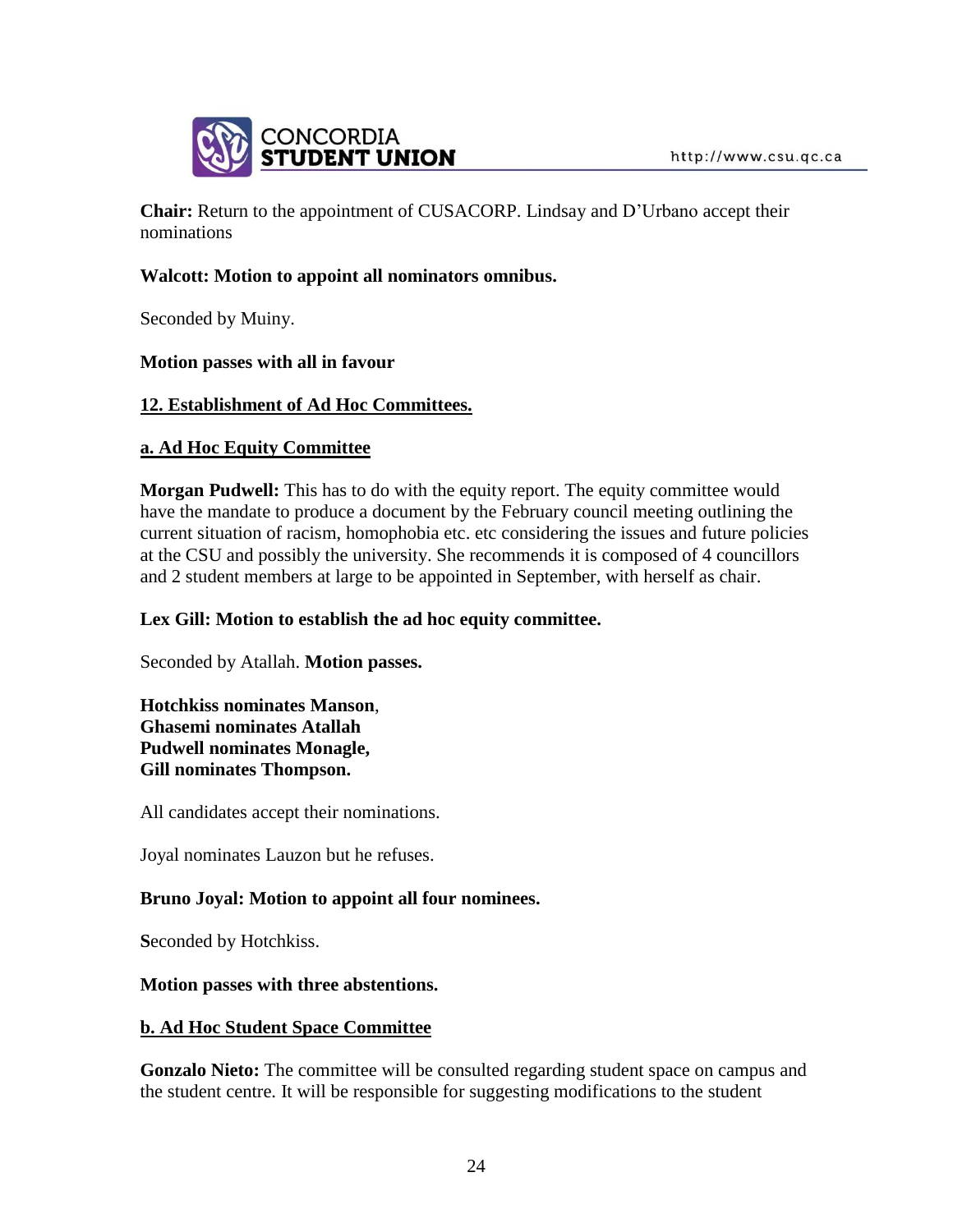

building contract and seeking new student space projects. There will be one executive (Nieto) four councillors and one student-at-large appointed in September.

**Phantom-Pham**: There are two committees, one mobilization and one student space?

**Gonzalo Nieto:** Yes, two.

**Governor West:** Would this be extended to BoG?

**Lex Gill:** You can be a member at large

**Gonzalo Nieto:** If anyone feels an expansion is necessary than please say so

**Cameron Monagle: Motion to amend that there are three student members-at-large.** Nieto accepted as friendly

**Senator Shakibaian:** Wasn't this ad hoc committee created two months ago?

**Lex Gill:** They have to be recreated at the beginning of each council.

**Amer Muiny: Call to question. Call to question passes with one abstention. Motion passes.** 

**Muiny nominates himself. Lindsay nominates D'Urbano. Thompson nominates D'Ambra. Glover nominates Underwood.** 

All accept.

Joyal Nominate Bahar. Bahar refuses.

**Nadine Atallah:** This is different from clubs and space?

**Gonzalo Nieto:** Yes

**Kyle McLoughlin: Motion to accept all nominees.**

Seconded by Ghasemi. **Motion passes with four abstentions.**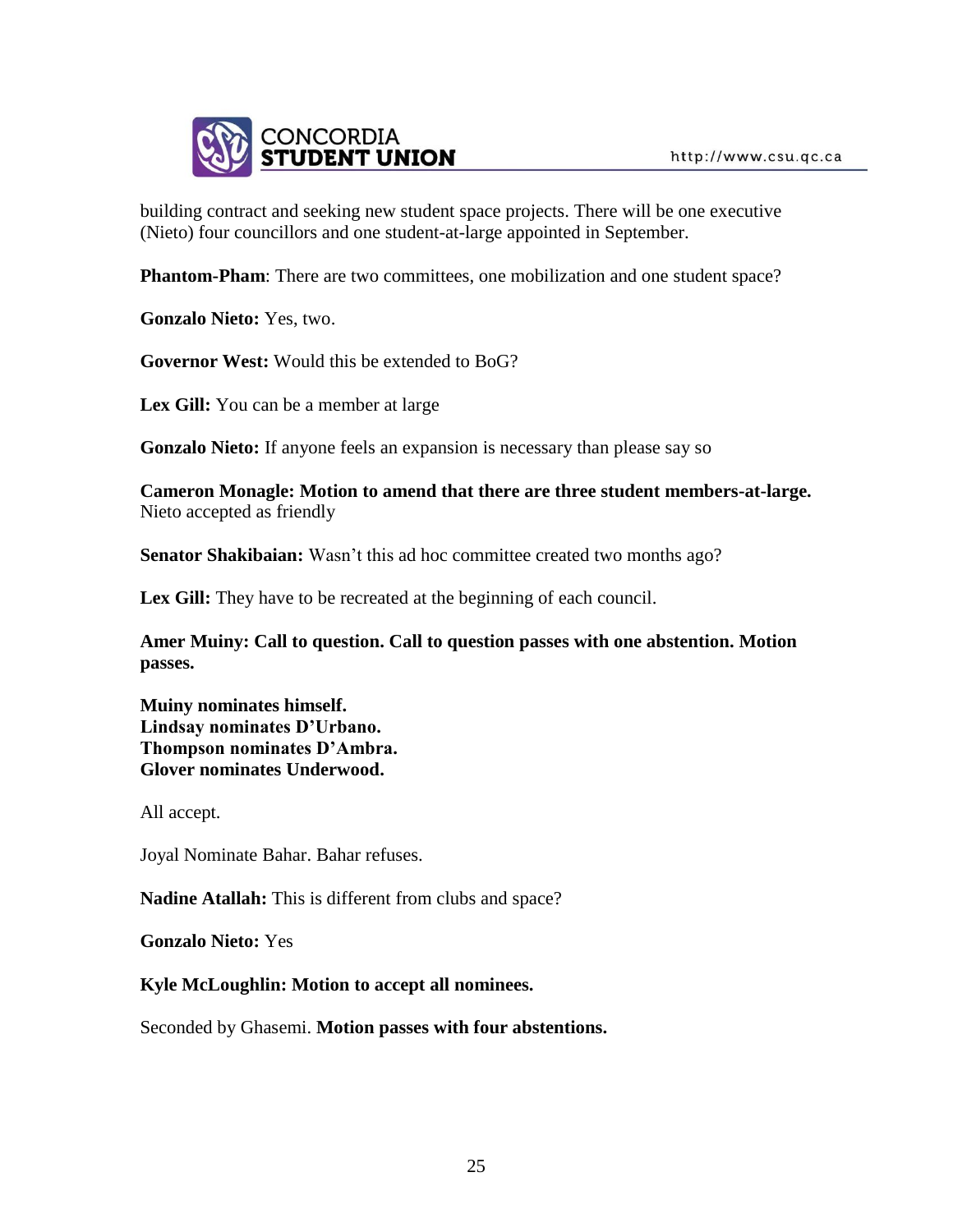

## **c. Establishment of Ad Hoc Mobilization committee.**

**Lex Gill:** This committee had an unlimited amount of people and thinks this is a solid format. Proposes that there is an open membership for anyone who wants to be on the committee.

**Erick Ung:** What is the extent of commitment?

**Lex Gill:** This is for when people talk about student union on strike and others. It is a demanding role.

**Erick Ung:** What about other committees?

**Lex Gill:** This depends on the Chair

**Chad Walcott:** Mob Squad will meet regularly, probably more than once every two weeks during campaign time. This differs from the external committee because it is the ground unit to get students mobilized. They are making sure students getting mobilized all year long

**Cameron Monagle: Motions that you do not have to send CVs and they do not have to go through the appointments process.** Gill accepts this as friendly.

**Morgan Pudwell:** The Chair will contact you when something needs to be done. This has to meet once a month. Please realise that if you are doing a lot please do not go join many committees.

**Cameron Monagle: Motion to create the Ad Hoc Mobilization committee. Motion passes** 

**The following candidates nominate themselves: Cameron Monagle, McLoughlin, Bahar, Eva, Saigol, Ariel Dabora.**

### **13. Reform to CSU Standing Committees, Chapter 4**

Lex Gill: This is part of the mega reform process, but people want to be appointed to standing committees and some might be eliminated. She would like to change the document to bring back the events committee.

**Motion to approve these reforms with the exception of keeping the events committee.** Seconded by Bahar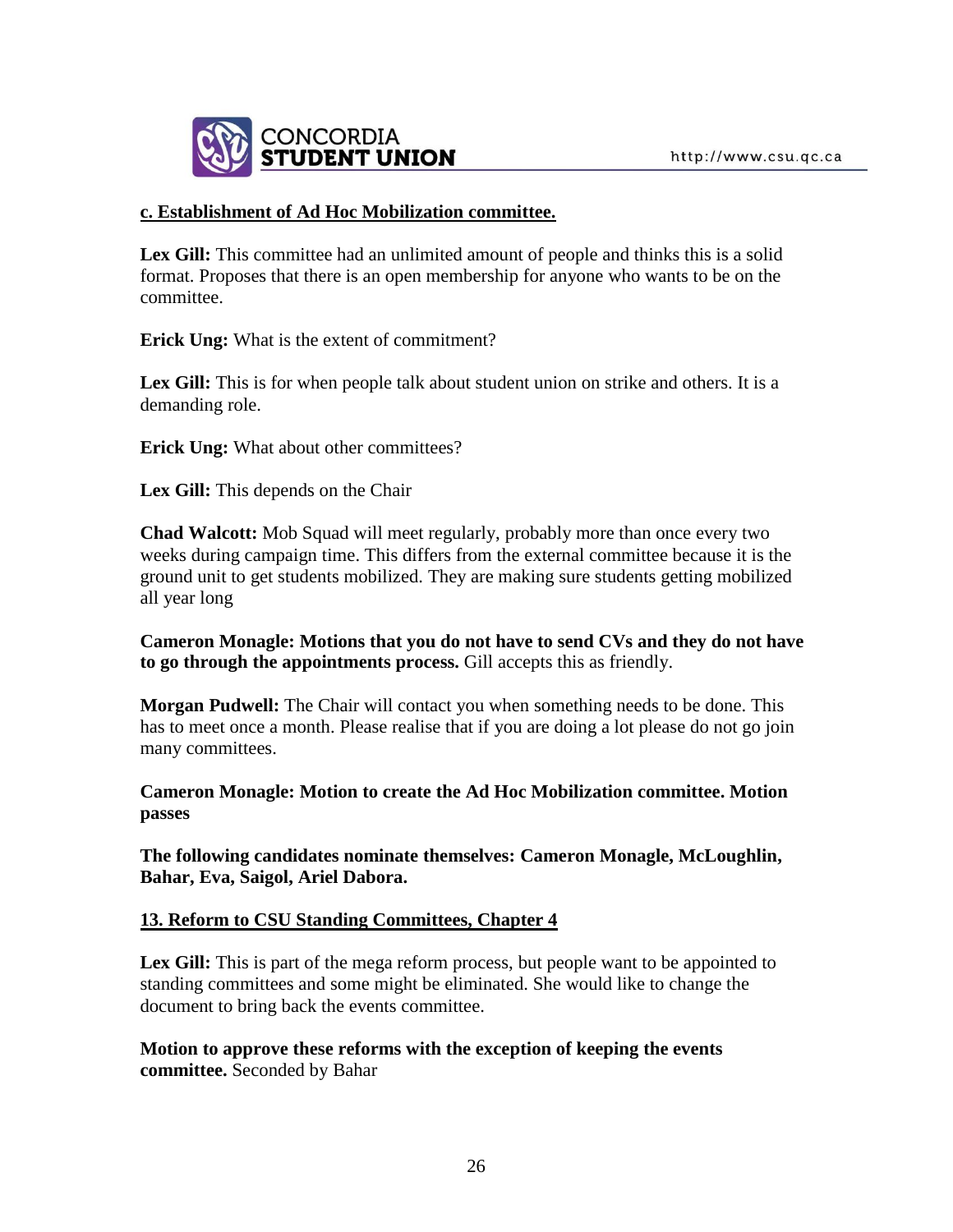

The academic committee met once a year to hand out bursaries, and the executive is still dealing with that problem. The Academic committee will be a university bodies caucus, made up of Governors and Senators with defacto appointment.

Custodial is now policy.

The Woman's Caucus used to be in that section, but we took it out because the Ad Hoc Equity Committee was created which serves a similar function. Also the Woman's Caucus has never served a function, except one year it organised events for Woman's Week. This week should be coming out of the campaigns line of the budget and should be organised by the campaigns coordinator, and an equity committee can serve this function. There is an issue of sexist and exclusion especially the transgendered community. Two years ago, someone asked if a transgendered and it should not be discussed.

These changes allow anyone to chair a committee, historically it is usually an executive because they are in charge of office resources but this allows anyone to do it if the executive refuses.

**Nadine Atallah:** Wants to motivate to keep the Woman's Caucus. The equity committee is made to study issues at Concordia. The Woman's Caucus can probably function if there is a will from members. Women are more than 50% of the world's population and we are talking about woman all over the world. It needs to change everywhere and the place to start is Woman's Caucus.

Wanted to keep Woman's Caucus to be a platform for change around that world. This is not sexist and exclusive. There are clubs that represent people's interest. They motivate people for their interests. Do not want to exclude anyone and wants to create more groups.

At McGill they have V Day, to try to end gender based violence, and others. It would be a mistake to strike others

**Morgan Pudwell:** Talked with Gill and Patrice Blais about having this a standing committee. Without a clear mandate people come in not really knowing what to talk about, and then people discuss what should be included and not included in the caucus.

**Senator Filipowich:** There are men's points that are not supported. We should not create categories, we should support the equity committee as an inclusive committee. We should have the specific issues promoted at a clubs level.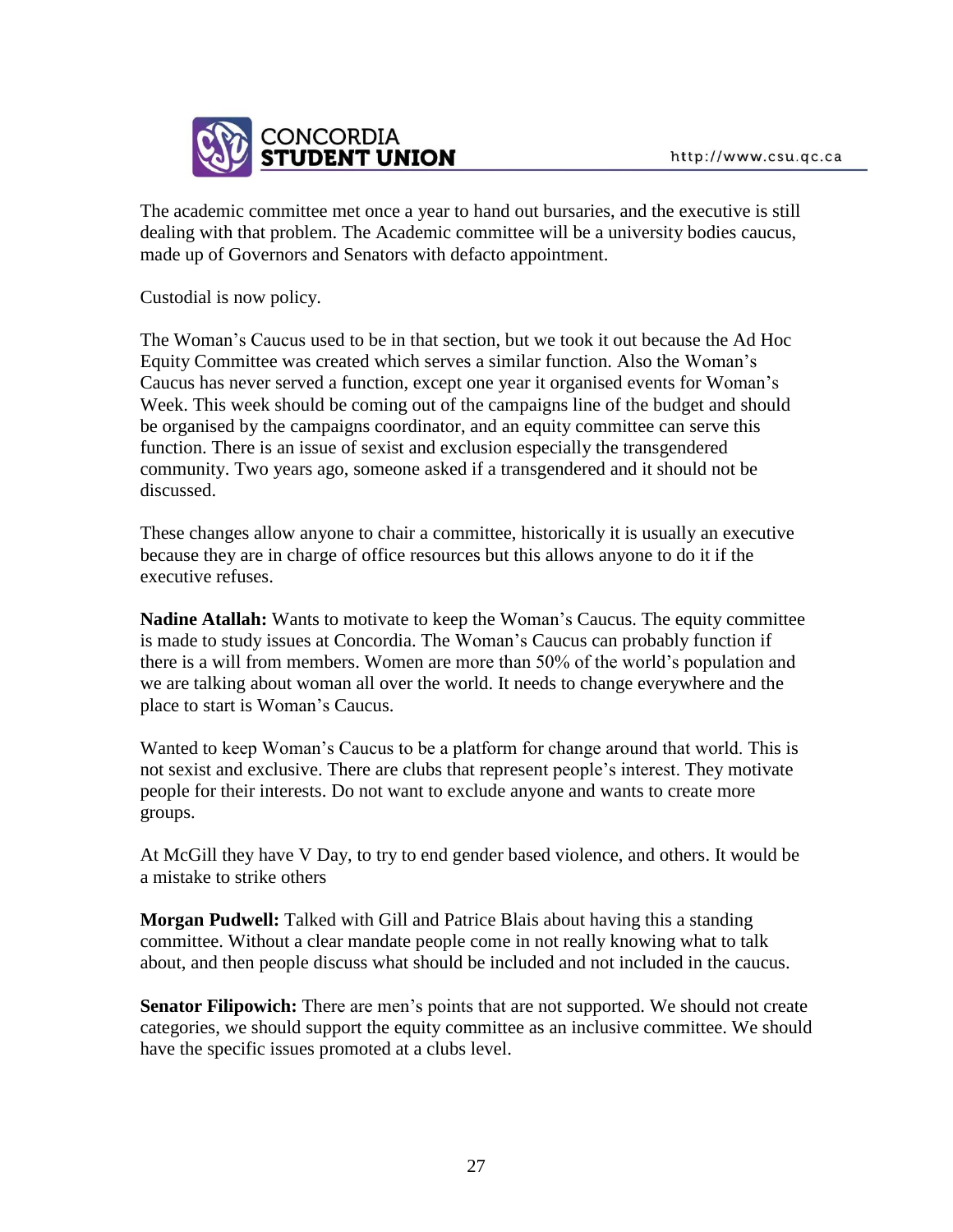

**Amer Muiny:** He understands that the Woman's Caucus could be affective. If it did not work out in the past, than it is hard to believe that it could work out in the future. Wants to have one committee to focus on it.

**Emran Ghasemi:** The Equity Committee will have a lot of issues to deal with as a whole and we do not have enough time for everything.

**Simon Pierre Lauzon:** Asks Pudwell how much overlap is there in Woman's Caucus and Equity?

**Morgan Pudwell:** Her interpretation is this committee was not to promote the awareness of an issue of women. They were trying to deal with the under representation at the union of woman and make them feel equal. That is not the clear issue that needs to be addressed. There are many gender issues at the CSU and the Equity Committee is a clear place to start and will look at a gender mandate.

**Gonzalo Nieto:** The Equity Committee is Woman's Caucus with a greater mandate and supports the elimination.

**Nadine Atallah:** Wants to state that the subject of woman is so broad that it cannot be integrated into the Equity Committee efficiently without taking away from other issues.

**Morgan Pudwell:** Wants it noted in the minutes that woman do not face worse struggles than any other group.

**Nadine Atallah:** Men who live with huge issues. We should not talk about one issue being more important than another. The solution is not to abolish Woman's Caucus to make space for other issues. It was not well managed but we brought a Nobel Peace prize winner and we can have other great events. As for McGill, it is not a club, it is a law association.

**Melanie Hotchkiss:** Wants to bring up in the Standing Regulations, each committee has a clear mandate but the Woman's Caucus does not have a mandate. Suggests that we have this discussion tabled when we can focus on a mandate. We need to focus on adapting those changes, and those are more than Woman's Caucus.

**Cameron Monagle:** Can we table this discussion and bring this up at the meeting with all reforms?

**Lex Gill:** Yes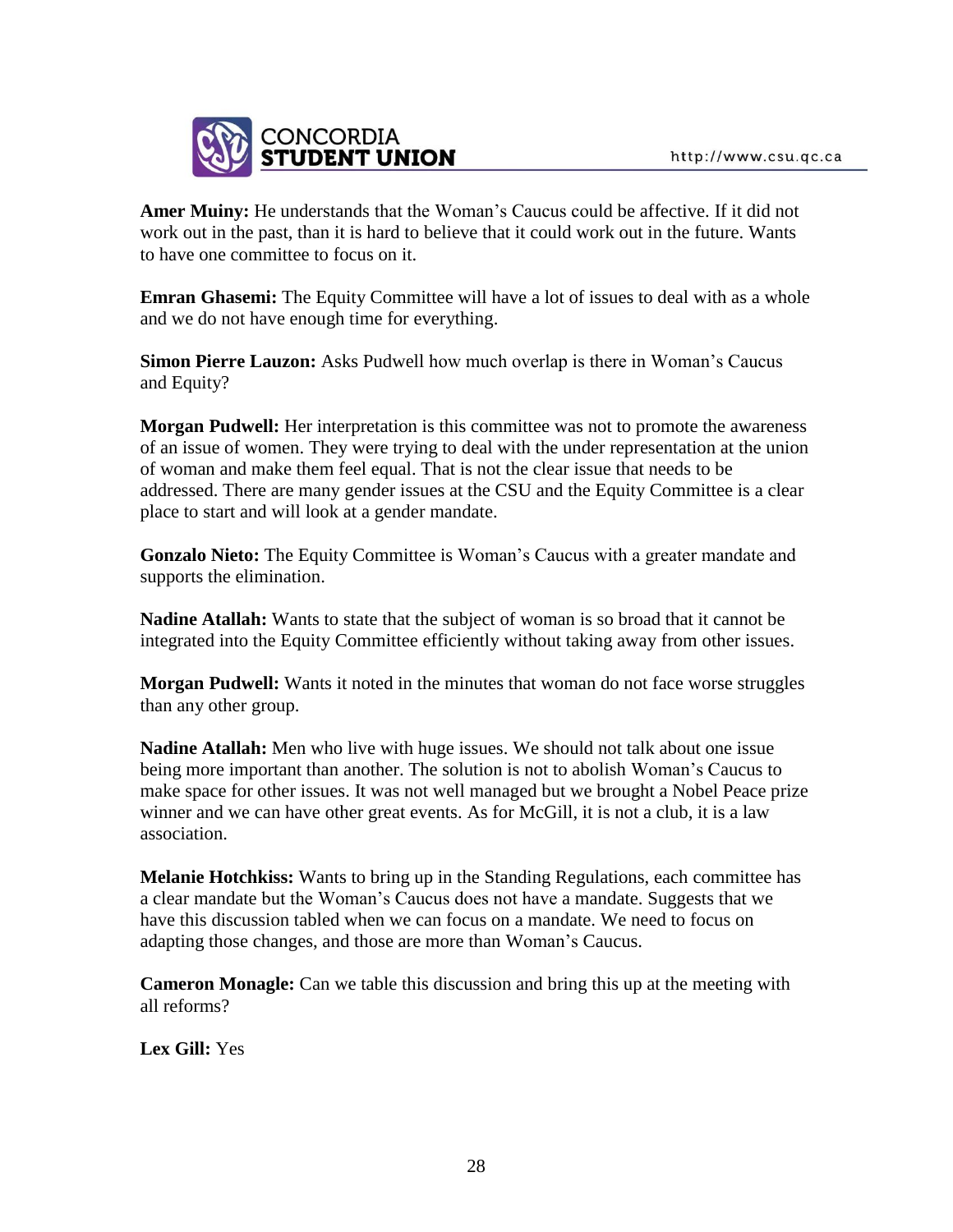

**April Underwood:** If we feel that the equity committee does not deal with the Woman's gender issues, can we create an Ad Hoc Committee?

Lex Gill: Yes you can bring it back and have a Zombie Woman's Caucus. It is better to get rid of it and recreate it later.

## **D'Urbano: Motion to end discussion regarding inclusion of Woman's Caucus.**

Seconded by Joyal.

Call to question passes with three opposed.

**Motion to approve these reforms with the exception of keeping the events committee passes with one against, 4 abstentions.**

### **14. Appointment of Councillors to CSU Standing Committees.**

#### **a. Academic Committee**

**Chair:** This has been renamed the Academic Caucus and has appointed members already.

### **Simon Pierre Lauzon: Motion for 5 minute recess**

Seconded by Saigol.

**Motion ties.** Revote takes place and **motion passes with seven against**.

Order called at 12:03am.

**Erick Ung: Motion to move the Event Committee first.** The chair rules this out of order.

### **Joyal: Motion to suspend the Robert's Rules.**

Seconded by Lauzon

Lex Gill: We are suspending the rules for the agenda.

### **Motion passes, with one abstention.**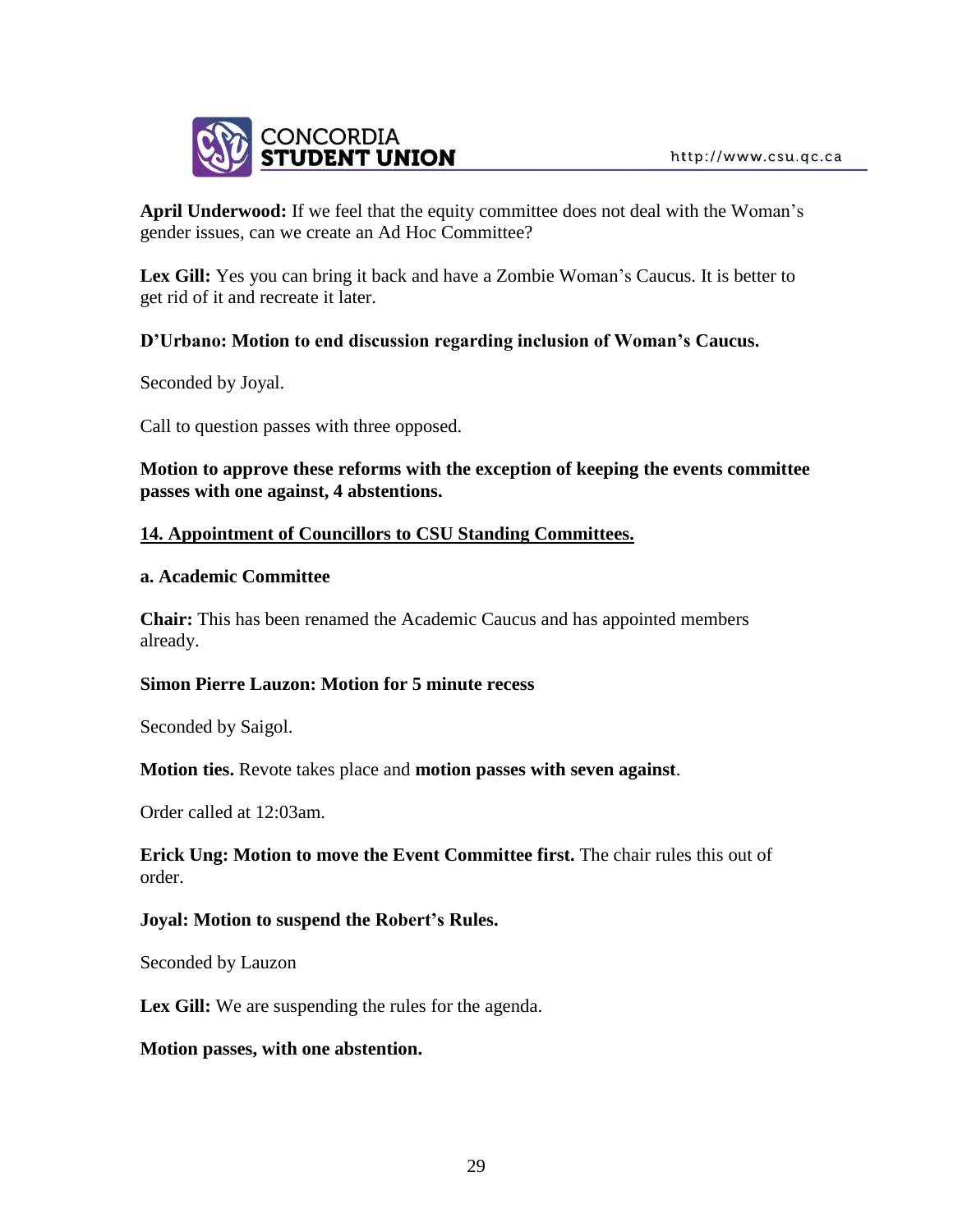

# **Bruno Joyal: Motion to add the events committee to the agenda, and stick to the list for the rest, and then reinstate the rules.**

**Chair:** We will take this one at a time. **Vote to move events in front of list.**

Seconded by Muiny.

Motion passes with one abstention.

# **Kyle McLoughlin: Motion to reinstate Robert's Rules.**

Seconded by Lauzon. **Motion passes.**

### **a. Events Committee**

**Irmak Bahar:** The composition is one executive, four councillors and one student at large.

The Events Committee mandate from the Standing Regulations was read out by Bahar.

**D'Ambra nominates Ung. Synanidis nominates D'Urbano. Saigol nominates Meyer-Macaulay. Glover nominates Saigol. D'Urbano nominates Abdelrahman.** 

All accept their nomination.

Glover nominates Shaaked but later rescinds it.

### **Lex Gill: Motion to limit speeches to one minute.**

Seconded by Atallah.

**Lina Saigol: amends the motion to include all future appointments** and Gill accepts as friendly.

**Cameron Monagle: Amends the motion to include anyone motivating for a particular councillor.** Gill accepts this as friendly.

**Kyle McLoughlin:** Is this only for committees?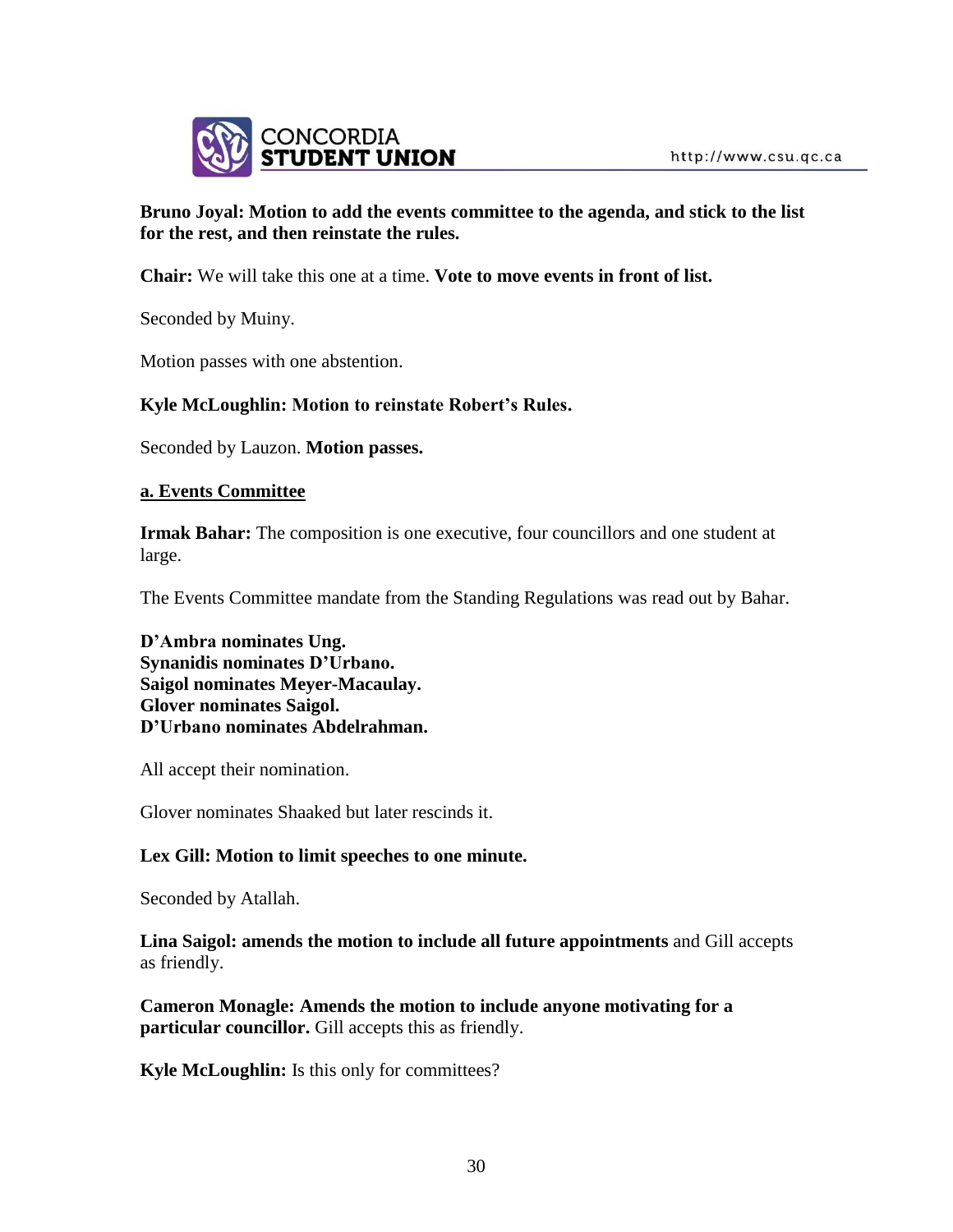

### **Cameron Monagle:** Yes

## **Motion passes with one opposed.**

**Anthony D'Urbano:** For the past three years he has been an events programmer and organiser. He has been involved in student life especially recreational side of things. Excited with CSU and changing things up. As VP Events for CASA it is difficult to be ethical. He was to support it to make sure the events are still fun

**Erick Ung:** When he came to Concordia he was lost in all the events and no one was integrating him in the community. He founded a club at Vanier College and the goal was to orient people with activities. He can feel the dynamic of crowds. He knows many activities in the downtown area. He has restricted time with his work and he wants to dedicate himself to one committee, and that is this one.

Lina Saigol will motivate for Meyer-Macaulay: He sent a speech that he wanted Lina to read. He would do a good job because he has experience putting up and taking down events, and he has Smart Serve and he volunteered at several Art Matters events.

**Lina Saigol:** She has done events since high school. She worked as a sports and music coordinator. Experience setting up events and meetings. She organised raffle dinners and getting sponsorship. She is an outgoing person and wants to make orientation more responsible.

**Mahmoud Abdelrahman**: He has been involved with JMSB in organising events. He wants more interfaculty events.

**Anthony D'Urbano:** He is working with Abdelrahman on a series of events. He is well grounded and works hard. He takes measures to make sure financials are sounds and events are of a high quality.

### **Appointed to Events Committee are Ung, D'Urbano, Meyer-Macaulay, and Saigol**

**Morgan Pudwell:** We do not have to appoint everyone tonight, we can always make appointments later.

### **b. Clubs and Space Committee**

**Gonzalo Nieto:** Reminds councillors that Standing Regulation 25 states that you cannot be appointed to the Clubs and Space Committee if you hold any office within a club and taking office within a club means you automatically resign from the committee.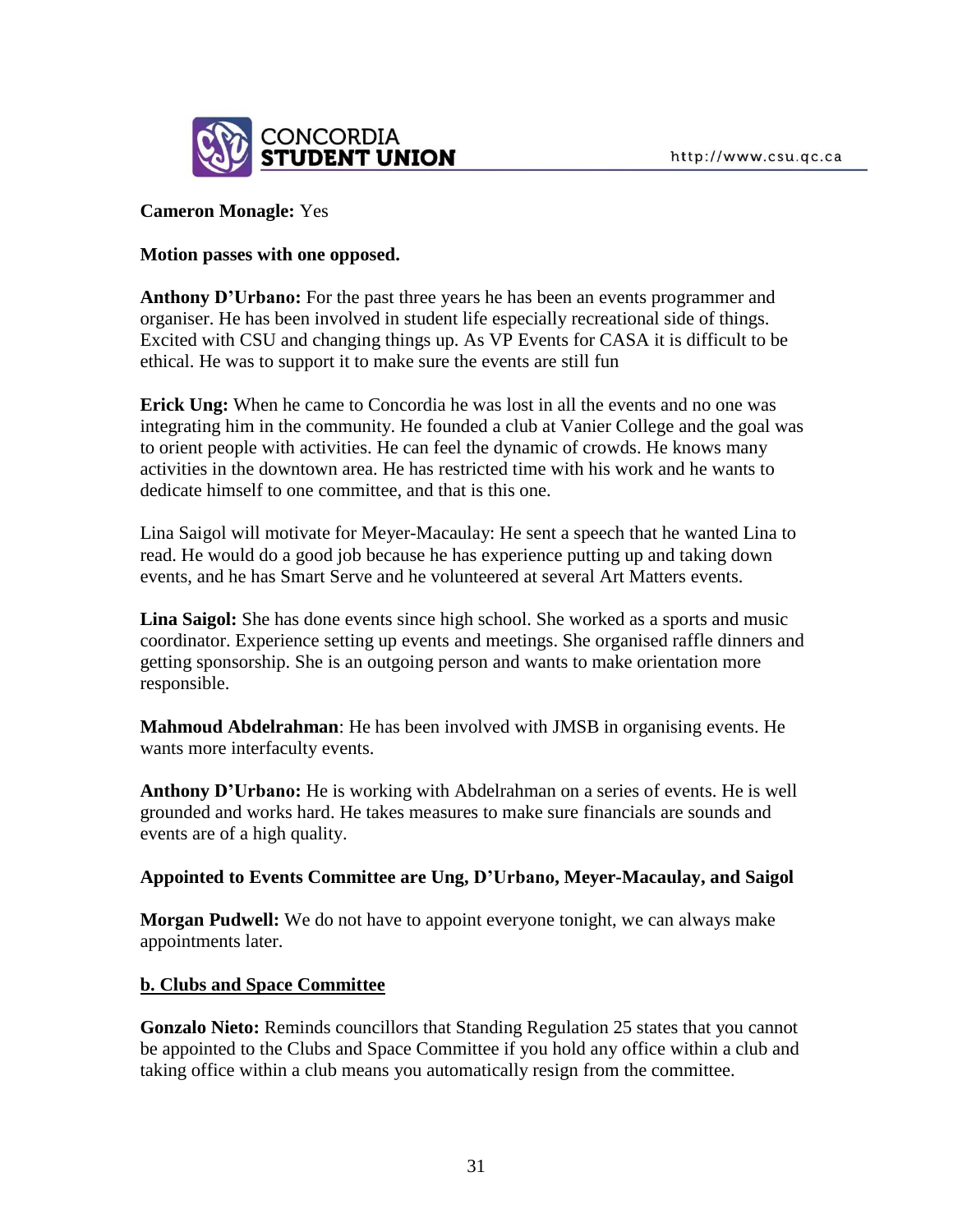

**Sabrina D'Ambra:** What's the difference between the Ad Hoc Student Space Committee and the space in this committee?

**Gonzalo Nieto:** This committee just deals with club's space.

Hotchkiss requested that everyone who is the executive of a club raise their placard.

**Governor West:** Does it mean anyone involved in a club?

**Gonzalo Nieto:** No, it is just someone holding office.

Lex Gill: Some clubs do not have executives, they have other titles. It is anyone with one of these titles.

**Bruno Joyal:** Does ASFA count?

**Gonzalo Nieto:** No, it does not include faculty associations.

**Muiny nominates himself.** 

Synanidis nominates Abdelrahman but he refuses.

### **Nadine Atallah: motion to nominate Muiny. Motion passes.**

#### **c. Appointments Committee**

The Chair reads out the committee description in the Standing Regulations.

**Ghasemi nominates himself. Joyal nominates himself. Saigol nominates Underwood. Tousignant nominates herself.** 

### **All accept their nominations**

Gill nominates Phanton-Pham. Lauzon nominates Hotchkiss. Underwood nominates Morin. Hotchkiss nominates McLaughlin.

### **All refuse their nominations.**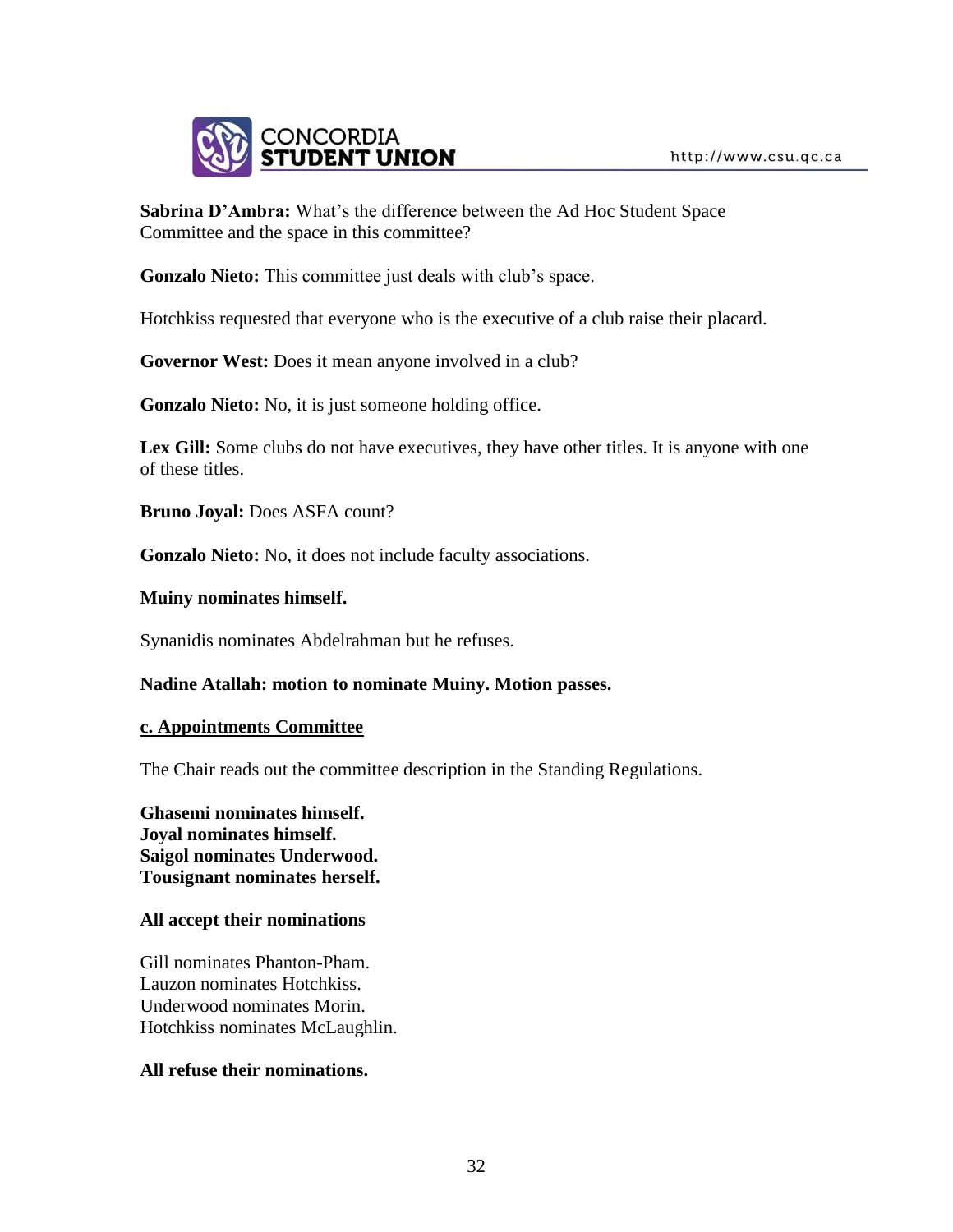

**April Underwood:** Is there a time commitment estimate?

**Lex Gill:** Normally not more than once a month, because council only meets once a month. You go through CVs and Resumes

### **Monagle: Motion to approve all nominees omnibus.**

Seconded by Thompson.

**Ghasemi, Joyal, Underwood and Tousignant are appointed to the Appointments Committee**

**d. Policy Reform Committee**

**D'Urbano nominates D'Ambra. Saigol nominates Lauzon. Pudwell nominates Joyal. Nieto nominates Atallah.** 

**All accept their nominations.**

**Chad Walcott: Motion to approve all nominees omnibus.**  Seconded by Ghasemi. **Motion passes with 4 abstentions.**

### **e. Financial Committee**

**Senator Shakibaian nominates Synanidis, Morin and Dabora. Joyal nominates Hotchkiss. Lindsay nominates Bahar. Monagle nominates himself.** 

### **All accept their nominations.**

Glover nominates Joyal. Hotchkiss nominates Tousignant. D'Urbano nominates Abdelrahman. Lindsay nominates Lauzon.

All refuse their nominations

D'Urbano nominates Stephanie Laurin but does not know if she accepts.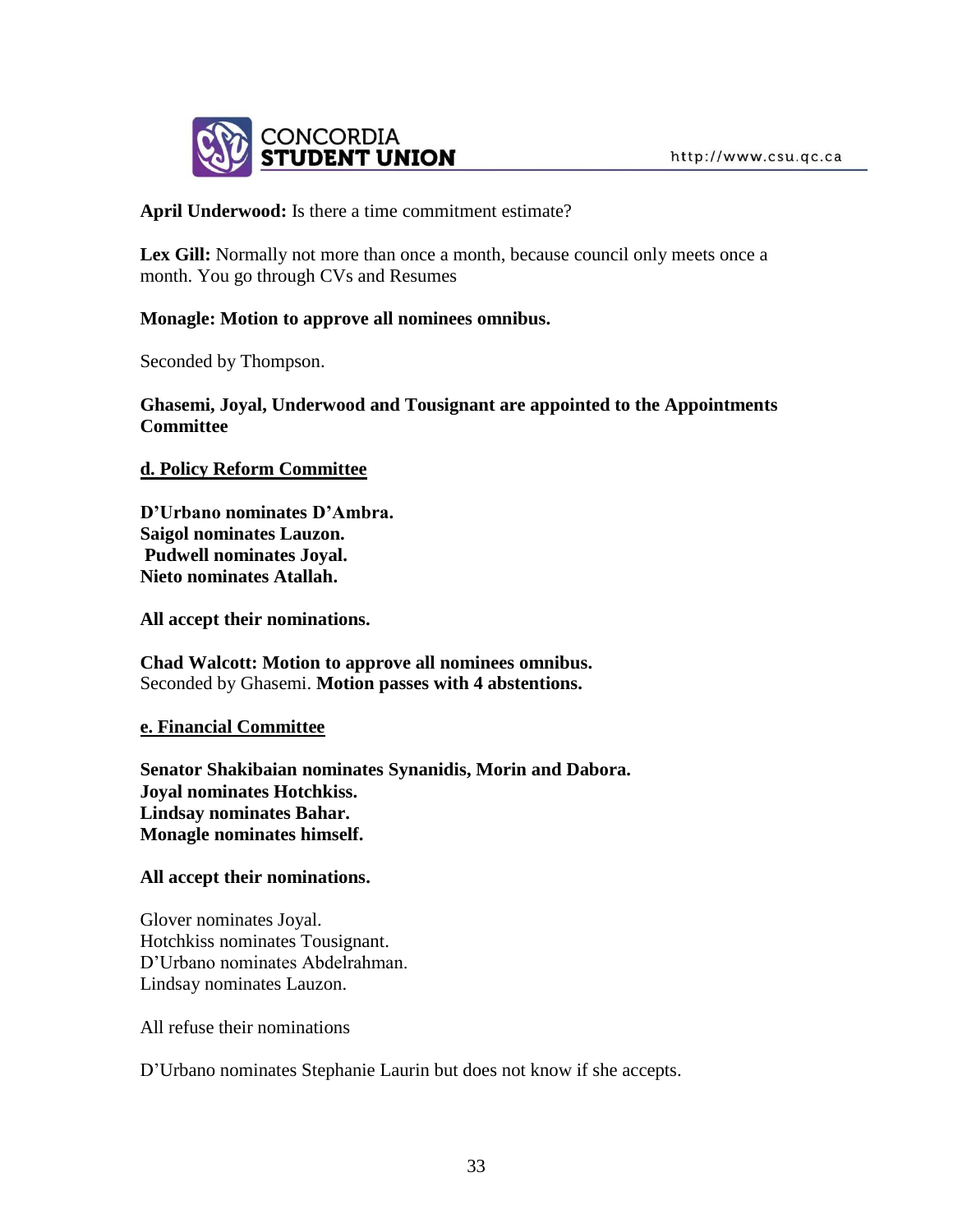

**Morgan Pudwell:** Point of Personal privilege, you are just as capable even if you are not in accounting.

Lex Gill: It is important to have a balanced team.

**Ariel Dabora:** Loves numbers. He has been studying commerce and finance all his life. He has received scholarships in excellence in accounting and other awards and achievements. He is studying accounting, and served as VP finance. He has written term papers on and Accounting Operations and financial reform. He is motivated and enthusiastic.

**Cameron Monagle:** Not finance major, but has a concern for the long term financial concern for union. As he is looking at gaps on the operating budget, he believes in an active Financial Committee will be important. Financial Committee is where things about the budget are discussed and last year people brought financial concerns to council because the Financial Committee was not meeting. He wants to reconcile issues within the budget.

**Gregory Synanidis:** He is the incoming VP for CASA. He has been doing commerce all his life. Knows stupid spending and will do a righteous job.

**Irmak Bahar:** He is familiar and spreadsheets and her budget looks like that CSU budget. She has discussed the budget with Gill and Lindsay and knows budget. She is concerned with the financial situation of the union. Wants to make sure we act in a responsible and transparent manner. Wants to make sure there are updates at council meetings on the budget.

**Maxime Morin:** She is studying accounting. She is the incoming VP finance for the JMSB Accounting Society. Concerned with finance issues and wants the best for the CSU.

**Melanie Hotchkiss:** She is in Arts and Science, and does not have background of finance. When she was president at the Dawson Student Union she went from the money controlled by administration to money in the student's hand. She was there with the opening of the bank account. She is familiar with allocating budgets to clubs and making hard choices.

**Emran Ghasemi:** Supports Dabora. He has seen him in position of VP Finance. He has been available in events and everything was financially organised. He will make sure CSU is running in a sustainable way.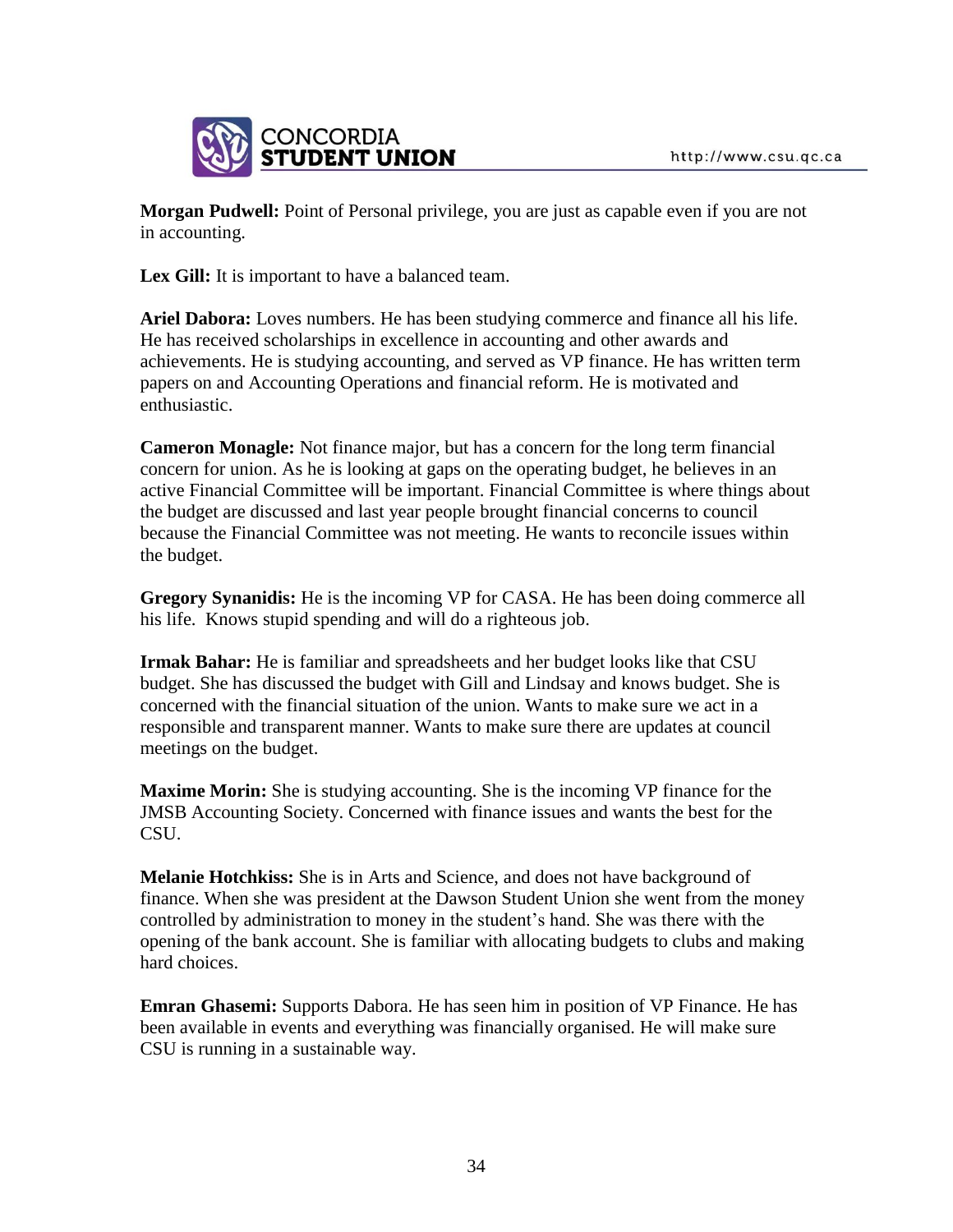

**Nadine Atallah:** Dabora is a friend of hers. He is an upfront, honest person. He has a lot of integrity, he is a good team player and anyone on club is lucky to have him. He is good with numbers.

**Kyle McLoughlin:** He worked with Bahar in Free Education Montreal. She does the finances for that club and the way she was able to turn debts into functional cheques was a feat of biblical proportions. She has ability to say no especially when people want to overspend.

**Jordan Lindsay:** before D'Urbano nominated the individuals he was going to nominate them. But he suggests representation of many faculties on Financial Committee.

**Eva-Loan Phanton-Pham:** Are there only Arts and Science and JMSB candidates nominated?

**Chair:** Yes

**Anthony D'Urbano:** Motivate for Morin. She was VP Events for the Competition Committee and dealt with a lot of money. She brings a different perspective and a strong care for how things are done. Also motivating for Synanidis, he makes sure there is no frivolous spending. He knows it is hard to be in charge of finances and Synanidis has been on top of the finances.

**Simon-Pierre Lauzon:** Can you explain purpose of balanced team

Lex Gill: Historically JMSB go for Financial Committee. It is important that many faculties are represented. And there are special projects and it is important that students from all parts of the university are considered.

**Laura Glover:** Hotchkiss was a councillor last year, and she has institutional memory with looking at budgets. She also worked with Monagle on Alternative Spring Break where he managed the budgets on four different trips.

**Shakibaian:** Support for Synanidis, he stepped into messy situations and managed to clean it up. He does not support frivolous spending and has experience at looking at issues to decide if they should be supported with student money.

# **Hotchkiss: Motions to secure at least one spot for A&S.**

Lex Gill: There are only three JMSB so one will be there and you can not change composition of standing committees.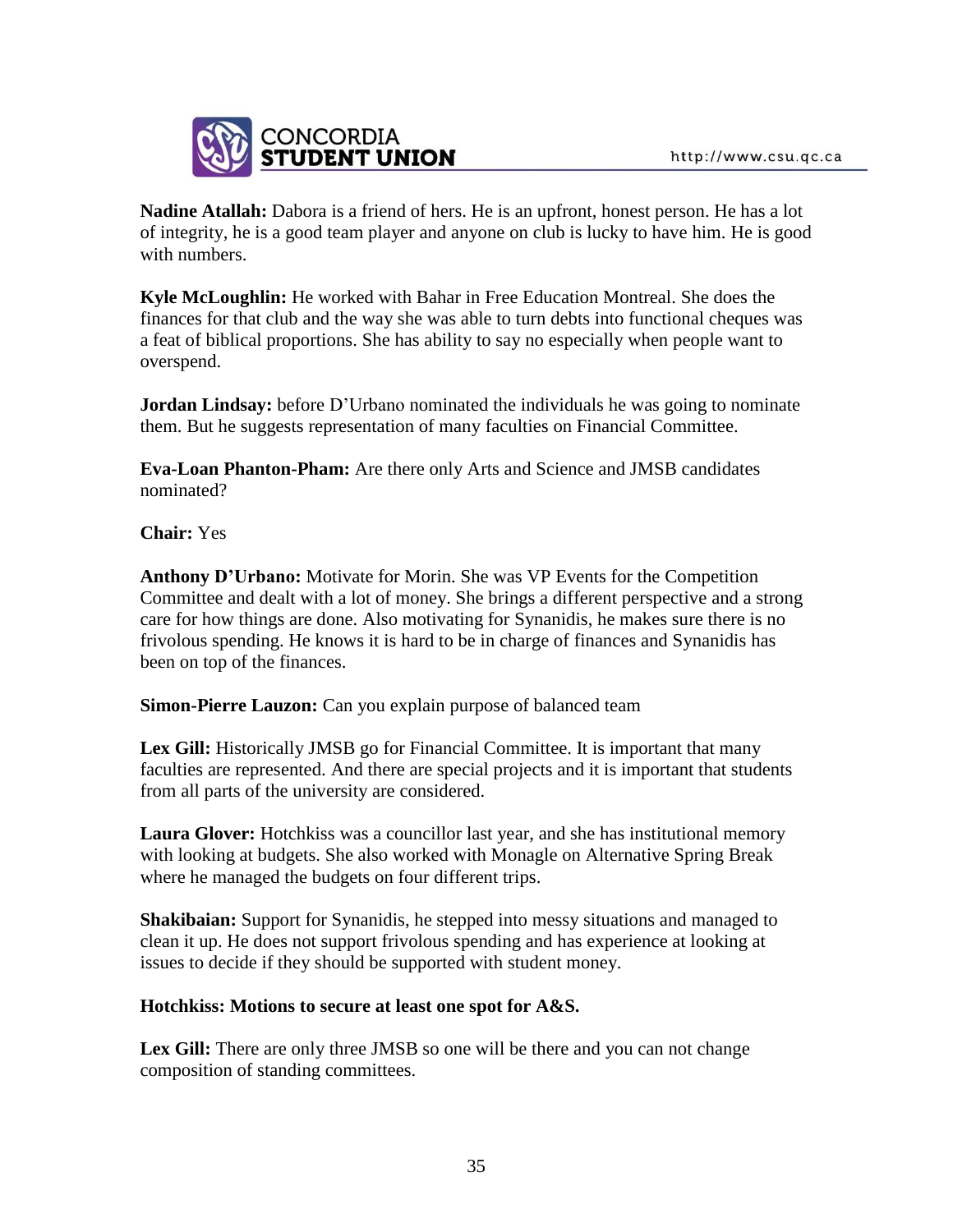

Hotchkiss rescinds her nomination.

**Cameron Monagle:** Mentions that it is good to be bilingual.

## **Morgan Pudwell: Call to question.**

Seconded by Hotchkiss.

**Call to question passed with one opposed.**

**Synanidis, Maxime, Dabora and Bahar are appointed to Financial Committee**

**f. External and Campaigns.** 

**Ghasemi nominates Atallah. Saigol nominates Hotchkiss. Nieto nominates McLoughlin. Lauzon nominates himself. Underwood nominates herself. D'Urbano nominates Dabora.**

### **All accept their nominations**

Hotchkiss nominates Phanton-Pham. Hotchkiss nominates Joyal.

They refuse their nominations.

**April Underwood:** She would be good on the External Committee because she has interpersonal skills and is approachable. She has interest in the increasing tuition fee.

**Kyle McLoughlin:** Wants to work with people in the diverse Montreal committee. He already deals with people at Dawson and others in the student movement. He has good interpersonal skills and experience in forging quick connections.

**Melanie Hotchkiss:** She received an introduction to student movement while at Dawson and has ties with FEUQ, FEUC and ASEQ. The CSU needs to know what is happening outside of the school and she can share what she has learned in the past five years with the francophone community.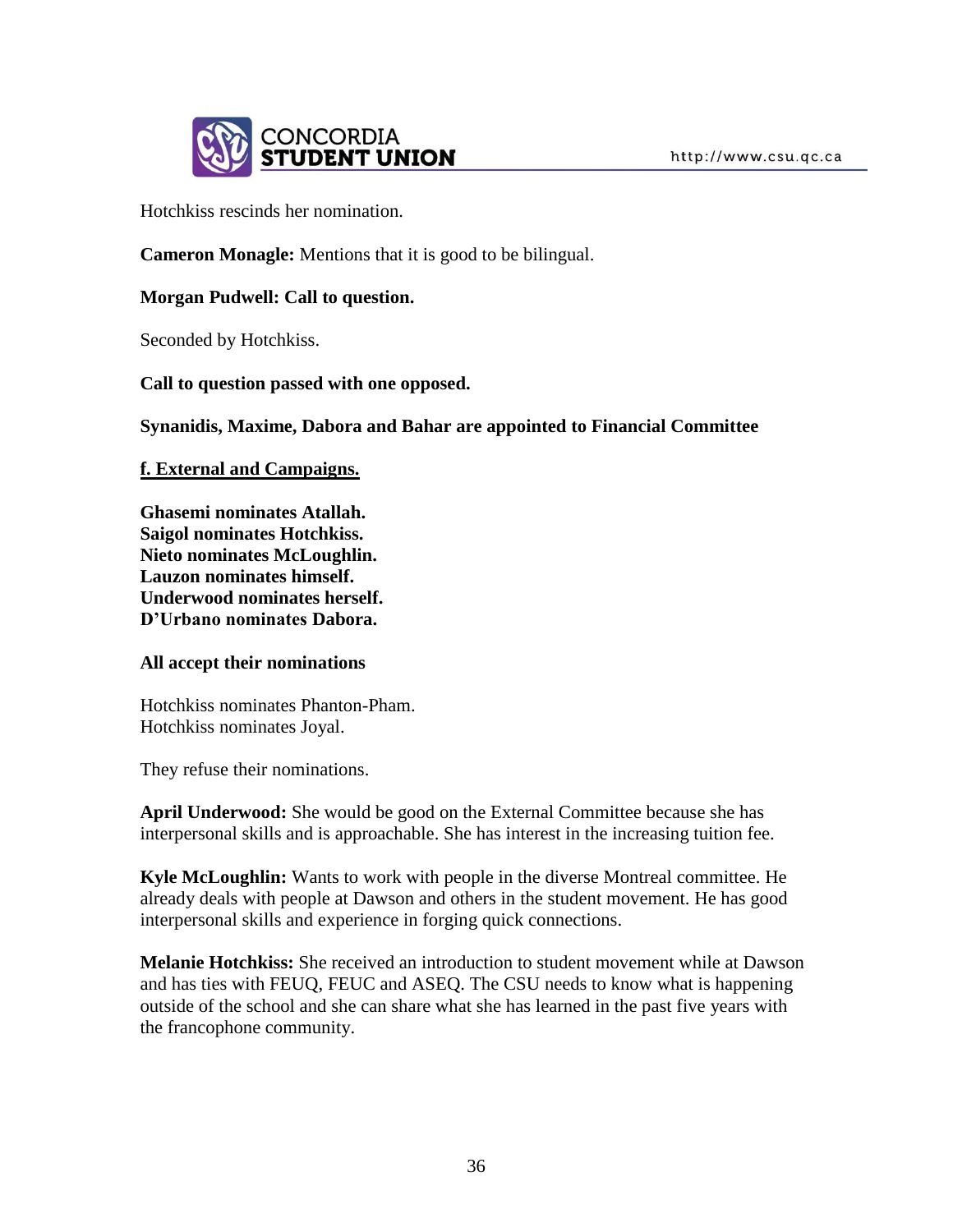

**Nadine Atallah:** Everyone cares about tuition and the image of Concordia. She has connections with students from McGill and UQAM through the LSA. She is hardworking and dedicated.

**Simon Pierre Lauzon:** He is concerned about the tuition fee increase. He went to Laval to meet with people and discuss plans. There is a lacking in conversations on how to get others involved. He has an easy way with socialising with people. French is his mother tongue and he can speak with francophone universities.

**Morgan Pudwell:** Thinks it is important to mention that if you do not speak French, than you are qualified and we need to pressure organisations to be more inclusive of English speakers. She supports Mclaughlin because of her role in QPIRG is important and to look for more ways to get involved

**Bruno Joyal:** Supports Hotchkiss after hearing about her time at Dawson. She has a lot of experience with the student movement. She has major experience with the student movement and she would be perfect and a major loss if she was not appointed.

**Senator Shakibaian:** He supports Hotchkiss as she was always punctual at External meetings last year. She asked great questions and she is involved in the student movement.

**Lex Gill:** Supports Underwood. Saw her work in uberculture. She was critical and engaged and wants her on all committees.

**Irmak Bahar:** Supports McLoughlin. She has worked with him on projects and has seen what he can do. She points out that he is on the mobilization and it is good to have some overlap.

**Morgan Pudwell: call to question.** Seconded by Phanton-Pham. **Passes with one abstain.**

**Hotchkiss, Lauzon, Underwood and McLoughlin are appointed to the External and Campaigns committee.** 

**g. Sustainability Committee**

**Nieto nominates D'Ambra. Saigol nominates Moenck. Walcott nominates Meyer-Macauley. Underwood nominates Thompson. Atallah nominates Dabora.**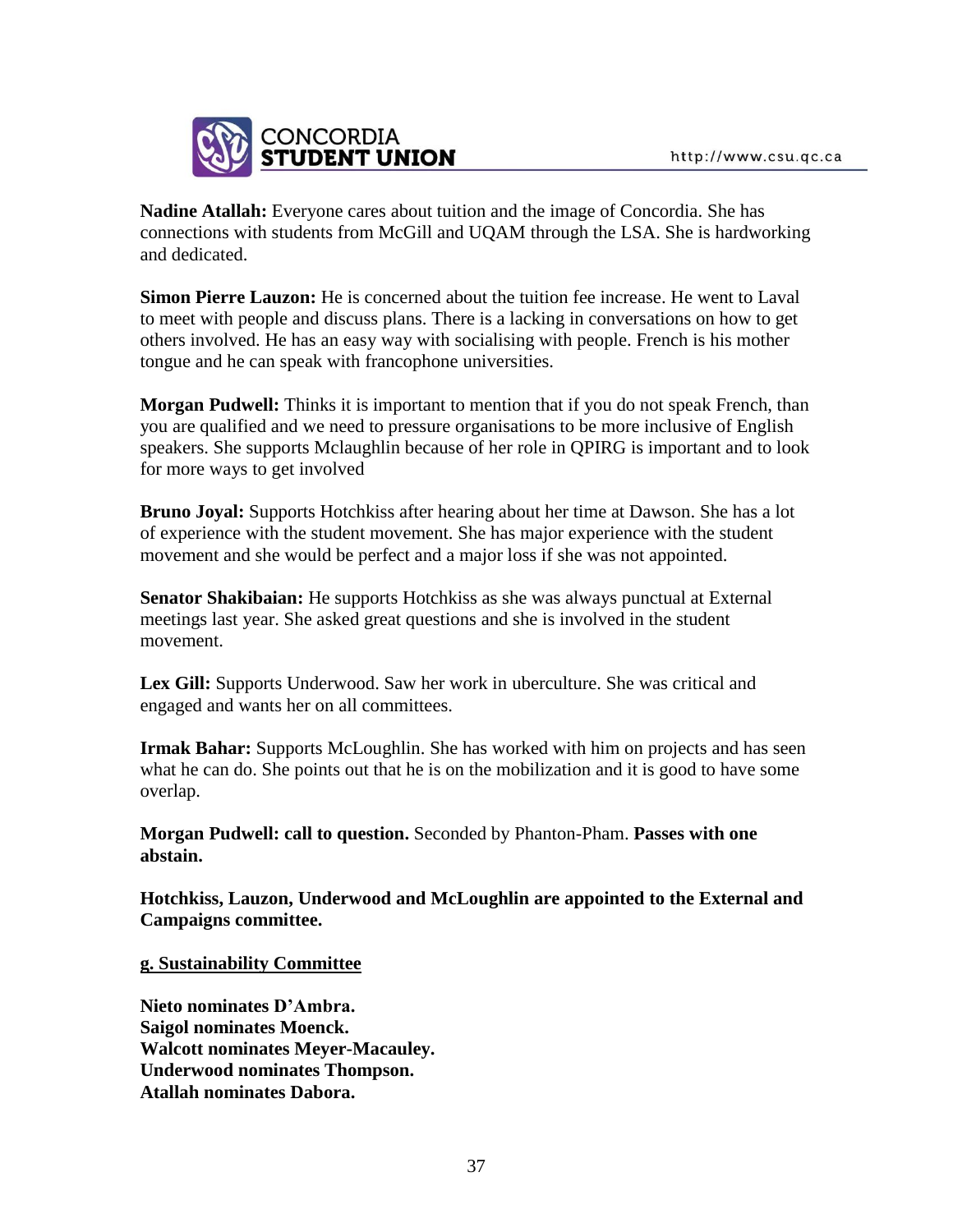

### **Monagle nominates himself.**

### **All candidates accept their nominations.**

Joyal nominates Atallah. Abdelrahman nominates Morin. Ghasemi nominate Raifi.

All candidates refuse their nominations.

**Irmak Bahar:** Which executives will be on which committee?

**Lex Gill:** Assumption that we would maintain the current set up. Anyone can chair a meeting. Lindsay is on Financial Committee, Pudwell on Policy Reform, Glover on Sustainability Committee and Events Committee, Fuller on Loyola, Cheikhzen and Gill will co-Chair the Academic Caucus.

**Laura Glover:** Sustainable Concordia has a number of working groups that need volunteers if you are interested in working on several initiatives.

**Governor West for Moenck:** She is a great woman who is interested in sustainable initiatives. You can see her on campus making new sweaters. She worked with Chartwells to make them more sustainable. She is effective at pointing out things that are not obvious but should be.

### **Monagle rescinds his nomination**

**Annie Thompson:** has worked with sustainability groups at universities in the past. She worked with Memorial University's sustainability program. She organised over a hundred people to clean up the downtown city. Sustainability is life, not something you do. It is something she practices and believes it is common sense and wants to teach what she knows.

**Ariel Dabora:** When he was five his grandfather gave him a cup of dirt and was told to water this cup of dirt. After 15 days and he saw roots, and he told his grandfather to look at his cup, and he talked about beauty of life in the world, and you can find it everywhere. His grandfather said all you need is faithfulness, determination, and loyalty

**Chad motivates for Meyer-Macauley:** He has been trying to build a relationship in greenhouse in hall building. He will be an effective member pushing green initiatives and environment. He wants to create a Dalhousie-Concordia University think tank. He will be an effective member in bridging at sustainability and events.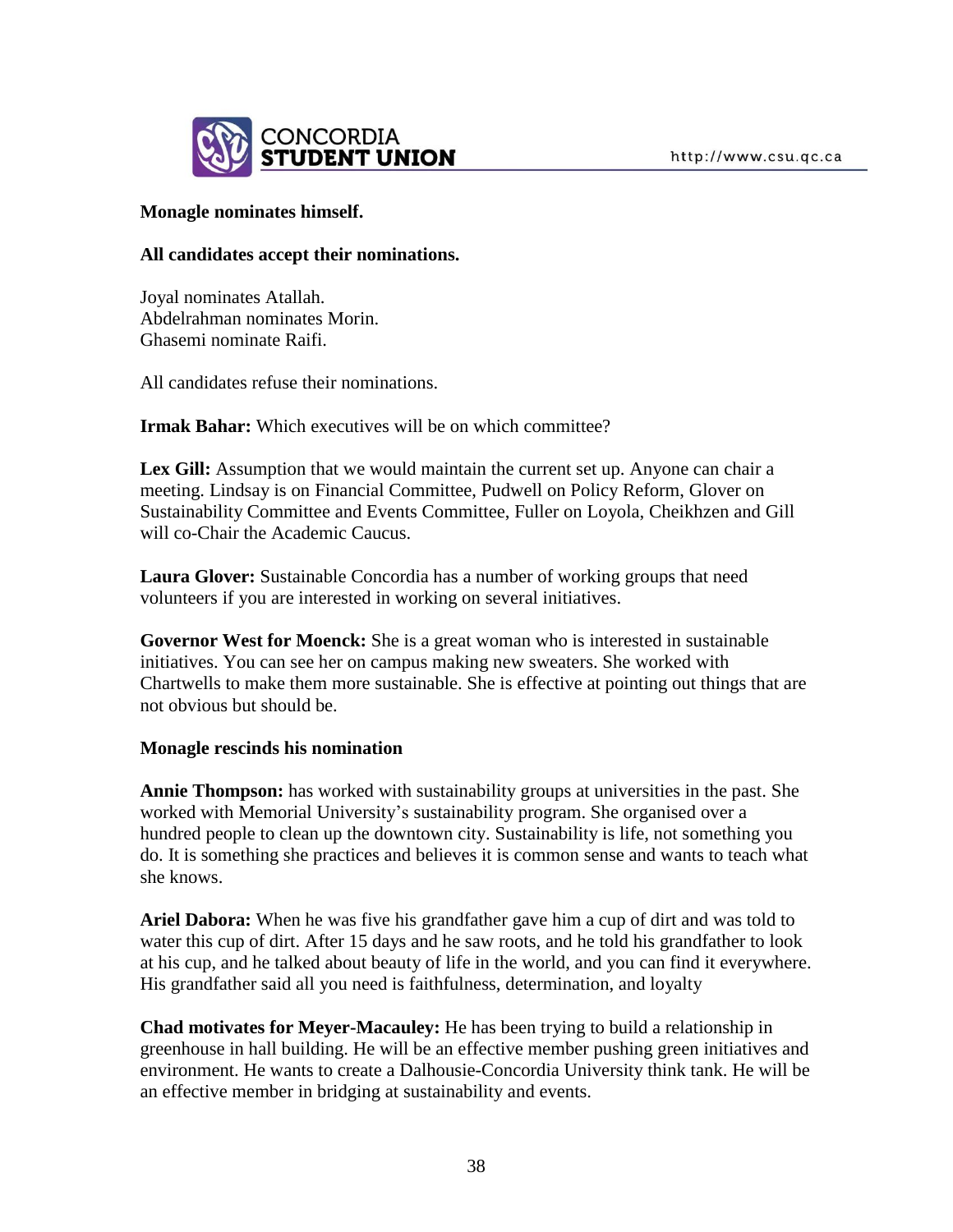

**Sabrina D'Ambra:** She promised to promote environment at all events. In college she worked with environmental organisation. She knows student leaders across Canada. She came to Concordia because she cares about sustainability. She also cares about promoting cradle to cradle design. She wants to promote university environmental groups. Career is to work as consultant in engineering and policy.

**Simon Pierre Lauzon:** supports Moenck and Annie. Dabora will bring originality of ideas.

# **Lex Gill: Call to question.**

Seconded by Saigol**. All in favour, one opposed, one abstention**

**Moenck, Thompson, Dabora and D'Ambra appointed to the Sustainability Committee.**

## **h. Loyola Committee**

**Fuller nominates Tousignant. McLoughlin nominates Bahar. Hotchkiss nominates Lee Ender. Muiny nominates himself.** 

### **These candidates accept their nominations**

Underwood nominates Lauzon. Rifai nominates D'Urbano.

All candidates refuse their nominations.

**Anthony D'Urbano:** It would be good to nominate someone who is not at Loyola to create a balance.

# **Chad Walcott: Motion to appoint nominees by omnibus.**

Seconded by Lauzon. Motion passes with one abstention.

# **16. Question Period and Business Arising**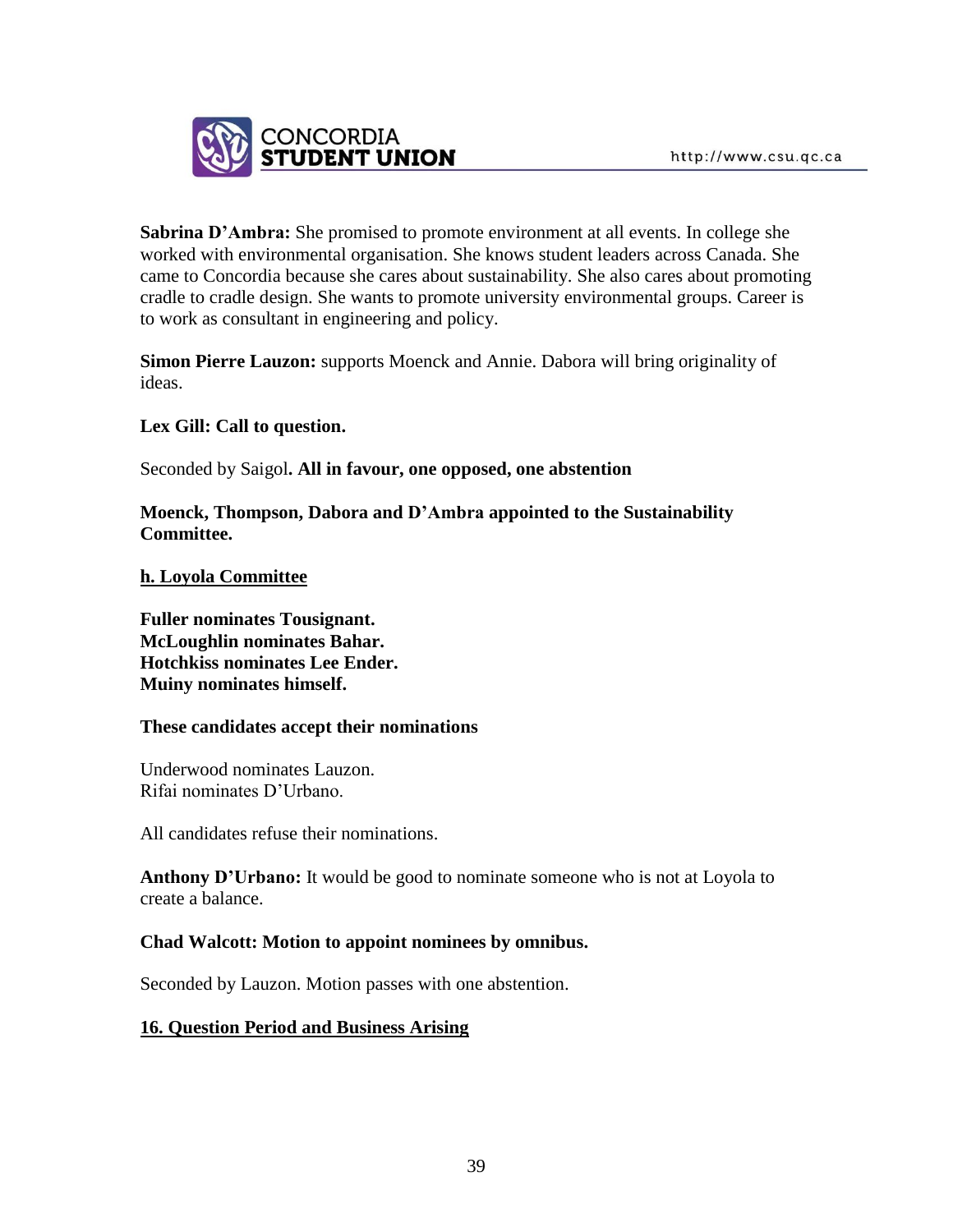

## **Irmak Bahar: Motion to reconsider the motion about CSU stance on CSU fees**. The external executive reports refers to meeting with FEUQ and FECQ and it concerns the CSU stance at these meetings.

Lex Gill: Points of Order, you can not have a motion on a vote that did not happen. It was a ruling of the chair.

**Cameron Monagle:** She is trying to challenge the decline to accept it on the agenda.

## **Irmak Bahar: motion to suspend the rules.**

Seconded by McLoughlin.

**Motion fails 7 votes for to 11 against**

**Chad: Motion to adjourn.** This is ruled out of order by the Chair

## **15. Motion regarding a letter of support for Jaggi Singh**

**Kyle McLoughlin:** He has a personal relationship with Singh at QPIRG Concordia

# **McLoughlin introduces the following motion regarding a letter of support for Jaggi Singh:**

Whereas the G20 summit in its spirit represents an unsustainable and non-inclusive entity that does great harm to the world,

Whereas the mass arrests of residents, tourists, and protestor at G20 Toronto in June 2010 are an affront to the basic notions of free speech and human dignity,

Whereas we as Student Union and as university thrive upon the ability to voice dissenting opinions in the defence of marginalized groups and individuals,

Whereas the arrest of Jaggi Singh for his public condemnation of the G20 Security fence and his desire to stand with those that want to "take down these fences and walls" in itself is an assault on the very foundations of democracy,

Whereas the Graduate Student Association, the fee-levy group QPIRG Concordia and numerous other Montreal based and Canada-wide activist organizations have taken a strongly worded position in support of Jaggi Singh's words,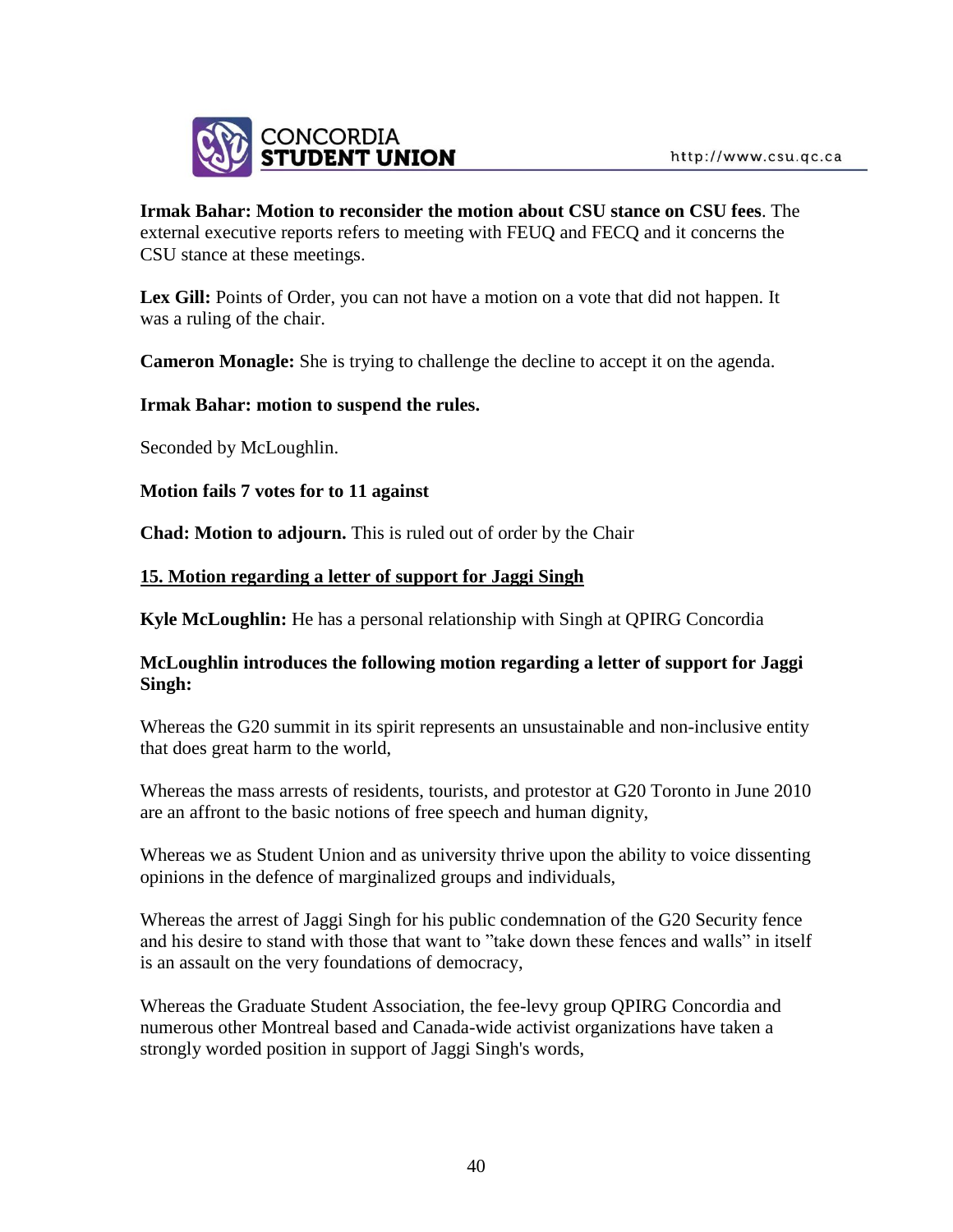

Be it Resolved, that the Concordia Student Union adopt a public stance to support the words of Jaggi in particular the notion that the G20 security fence should have been torn down,

Be it Further Resolved, that the Concordia Student Union send a letter openly supporting the words of Jaggi Singh to the Ontario Court of Justice in time for his June 21st sentencing.

Motion seconded by Underwood

**Kyle McLoughlin:** The purpose of his arrest was trying to silence dissent. It was an attack of civil liberties and rights. We need to join other organisations in support of Singh.

**Nadine Atallah:** What has he been arrested for?

Lex Gill: First it was conspiracy, and it was exchanged for a guilty plea in inciting damage of over \$5000 dollars.

Singh is an anarchist. This issue is not about Singh as a person, it is about gross violation of civil liberties. Arrests were done strategically to criminalise dissent. No one destroyed the fence. He is facing six months in prison for speaking. We live in a country where you are allowed to speak, even if it is controversial and wrong. We need people to speak truth and power even if we do not agree.

**April Underwood:** Wants to call to attention the time facing Singh

**Morgan Pudwell:** What happened to him is limiting to Concordia and QPIRG and we have a right to have him as part of our community. Last year the CSU did issue a public statement condemning the G20 situation, and it has been a president that we take a stand.

**Bruno Joyal:** he does not know the situation and or what happened at G20, thinks that it would be good to take a stance. It is not appreciate to incite a crowd to violence. It would be appropriate to find out if his speech was symbolic and to get a clarification.

**Kyle McLoughlin:** Comments are made to a press conference as part of a larger press conference. It is on Youtube and the fence was not destroyed.

Lex Gill: This statement was "this fence should be brought down" and it was in a comment about fences and walls dividing people.